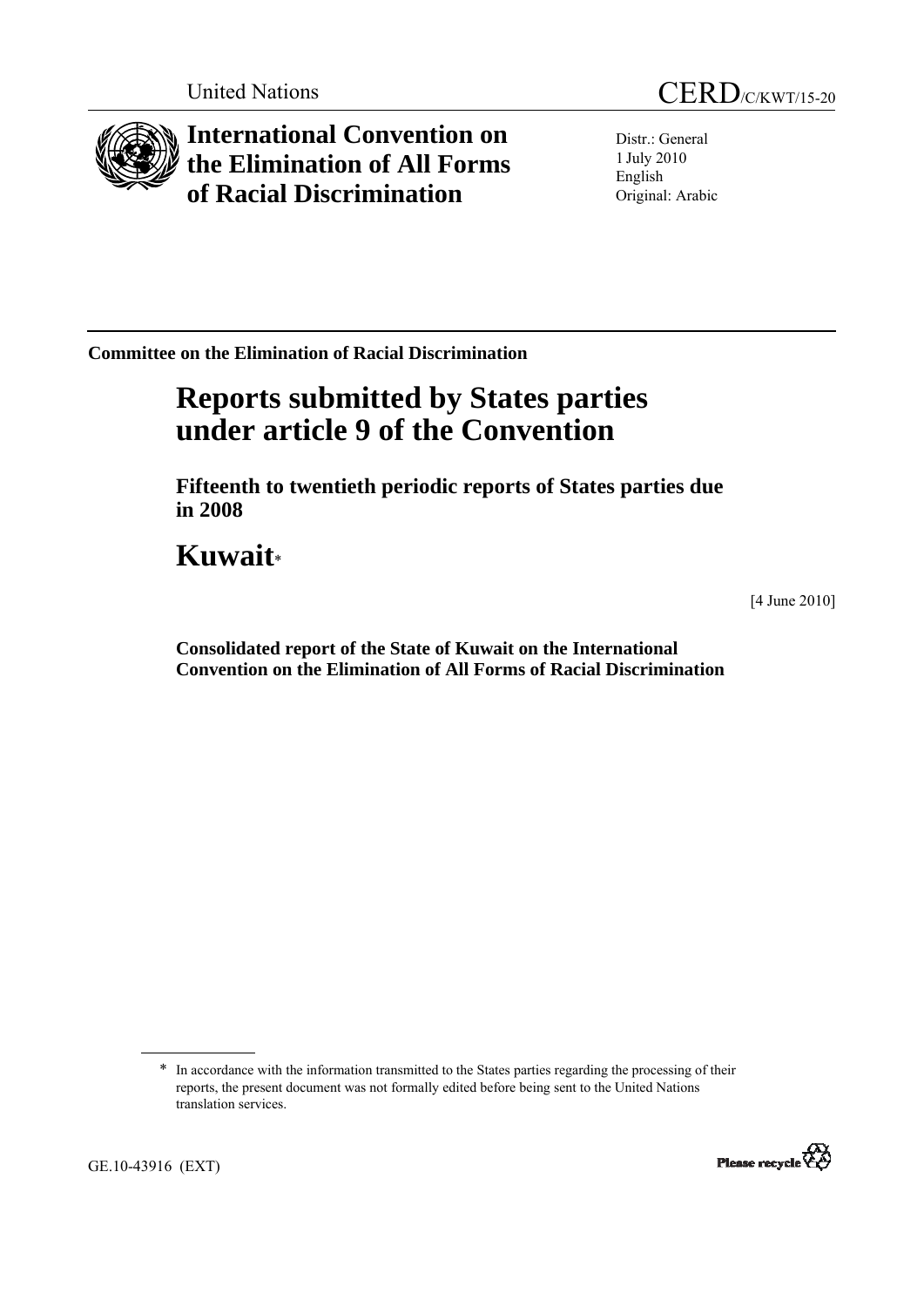# Contents

|      |                                                                                |                                                                      | Paragraphs  | Page |
|------|--------------------------------------------------------------------------------|----------------------------------------------------------------------|-------------|------|
| L    |                                                                                |                                                                      | $1 - 9$     | 3    |
| П.   |                                                                                |                                                                      |             | 3    |
|      | $\mathsf{A}$                                                                   |                                                                      | $10 - 22$   | 3    |
|      | B.                                                                             | General framework for the protection and enhancement of human rights | $18 - 60$   | 5    |
|      | C.                                                                             | Information relating to non-discrimination, equality and available   | $61 - 63$   | 15   |
| III. | Legislative, judicial and administrative measures taken by the State of Kuwait |                                                                      | $64 - 143$  | 16   |
|      |                                                                                |                                                                      | $64 - 76$   | 16   |
|      |                                                                                |                                                                      | 77          | 18   |
|      |                                                                                |                                                                      | $78 - 84$   | 18   |
|      |                                                                                |                                                                      | $85 - 140$  | 19   |
|      |                                                                                |                                                                      | 141         | 31   |
|      |                                                                                |                                                                      | $142 - 143$ | 31   |
|      |                                                                                |                                                                      |             |      |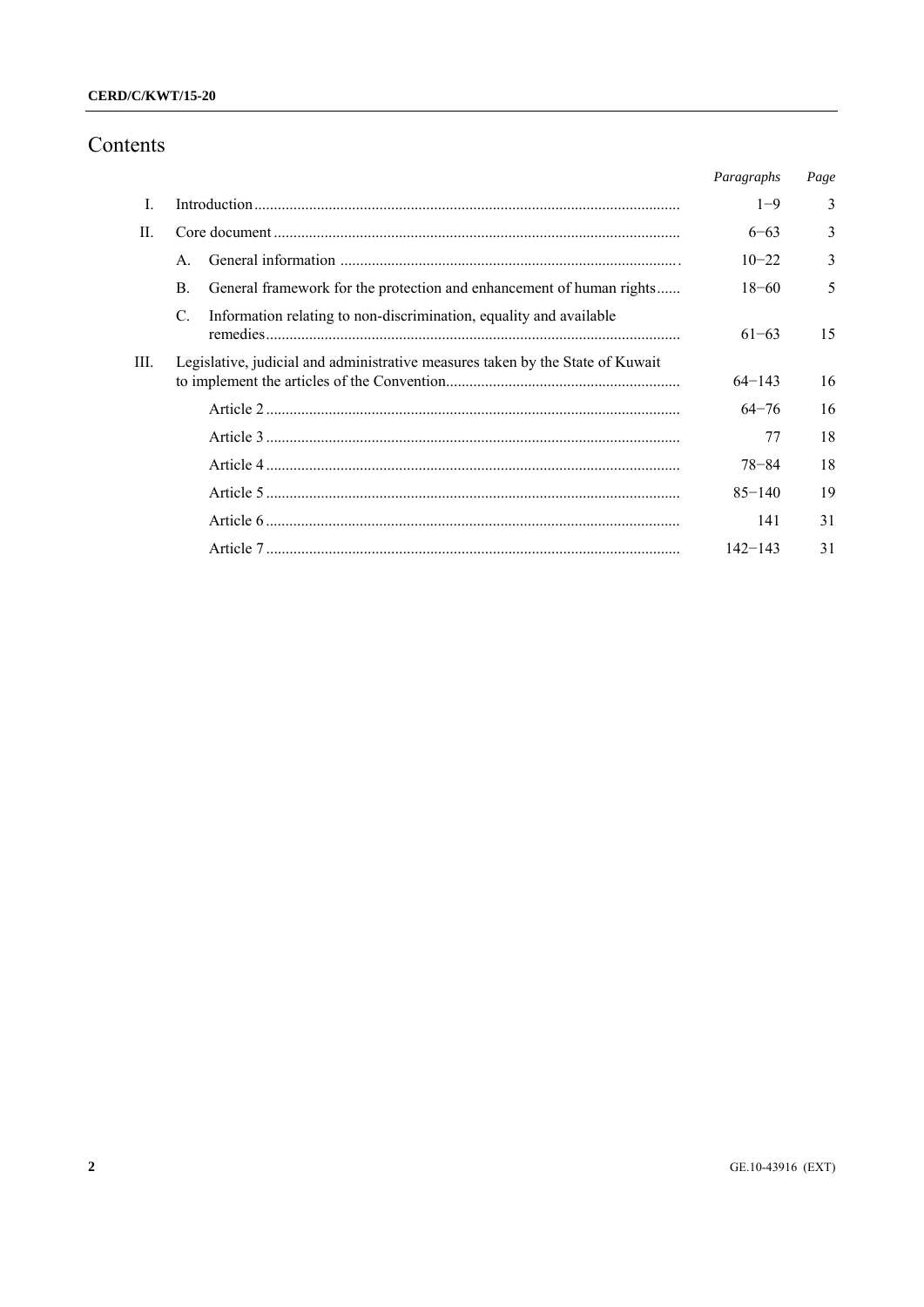# **I. Introduction**

1. The State of Kuwait has an unalterable, firm and profound faith in the principles of human rights, and strives constantly to realize the fundamental prerequisites of a decent and dignified life for contemporary people. This lofty goal stands high in the list of the aims of the international civilized community.

2. In accordance with this deeply rooted faith, the State of Kuwait has joined international organizations and bound itself to observe the basic international human rights instruments such as the Universal Declaration of Human Rights, the International Covenant on Civil and Political Rights and the International Covenant on Economic, Cultural and Social Rights. In the same way, the State of Kuwait has acceded to the International Convention on the Elimination of All Forms of Racial Discrimination, grounded as it is in article 1 of the Universal Declaration of Human Rights, which states, "All human beings are born free and equal in dignity and rights".

3. The State of Kuwait is aware that human rights will be incomplete so long as racial discrimination continues to exist and to be prevalent in the world. Indeed, racial discrimination is a stumbling-block to the full realization of the principles and prerequisites of human rights.

4. Accordingly, Kuwait has taken a far-reaching array of legislative and executive measures to combat racial discrimination with a view to promoting human dignity and freedom. Similarly, at the international level it makes a point of cooperating with all elements of the international community in an effort to attain that community's lofty goal, as expressed in the principles and prerequisites of human rights, among which the elimination of all forms of racial discrimination is prominent.

5. In this report, the State of Kuwait will review its prompt, ongoing efforts aimed at eliminating all forms of racial discrimination in application of the basic principles rooted in its long history and in fulfilment of its obligations under international instruments, including, needless to say, the International Convention on the Elimination of All Forms of Racial Discrimination. The report comprises three parts. Part I is the introduction. Part II contains the core document, consisting of (a) general information about Kuwait, (b) the general framework within which human rights are promoted and protected, and (c) information relating to non-discrimination, equality and available remedies. Part III is devoted to the legislative, judicial and administrative measures taken by Kuwait to implement the several articles of the Convention.

# **II. Core document**

# **A. General information**

#### **Democratic, economic, social and cultural characteristics**

6. The State of Kuwait lies in the northwestern corner of the Gulf, between latitudes  $28^{\circ}45'$  and  $30^{\circ}05'$  N and between longitudes  $46^{\circ}30'$  and  $48^{\circ}30'$  E. Its official language is Arabic, and its religion is Islam. Its total area is 17,818 square kilometres, and its population is approximately three million. It is a member of the Gulf Cooperation Council, the League of Arab States, the Organization of the Islamic Conference, and the United Nations. Economically, Kuwait is one of the world's largest producers and sources of oil, and it is a founding member of OPEC (the Organization of Petroleum Exporting Countries).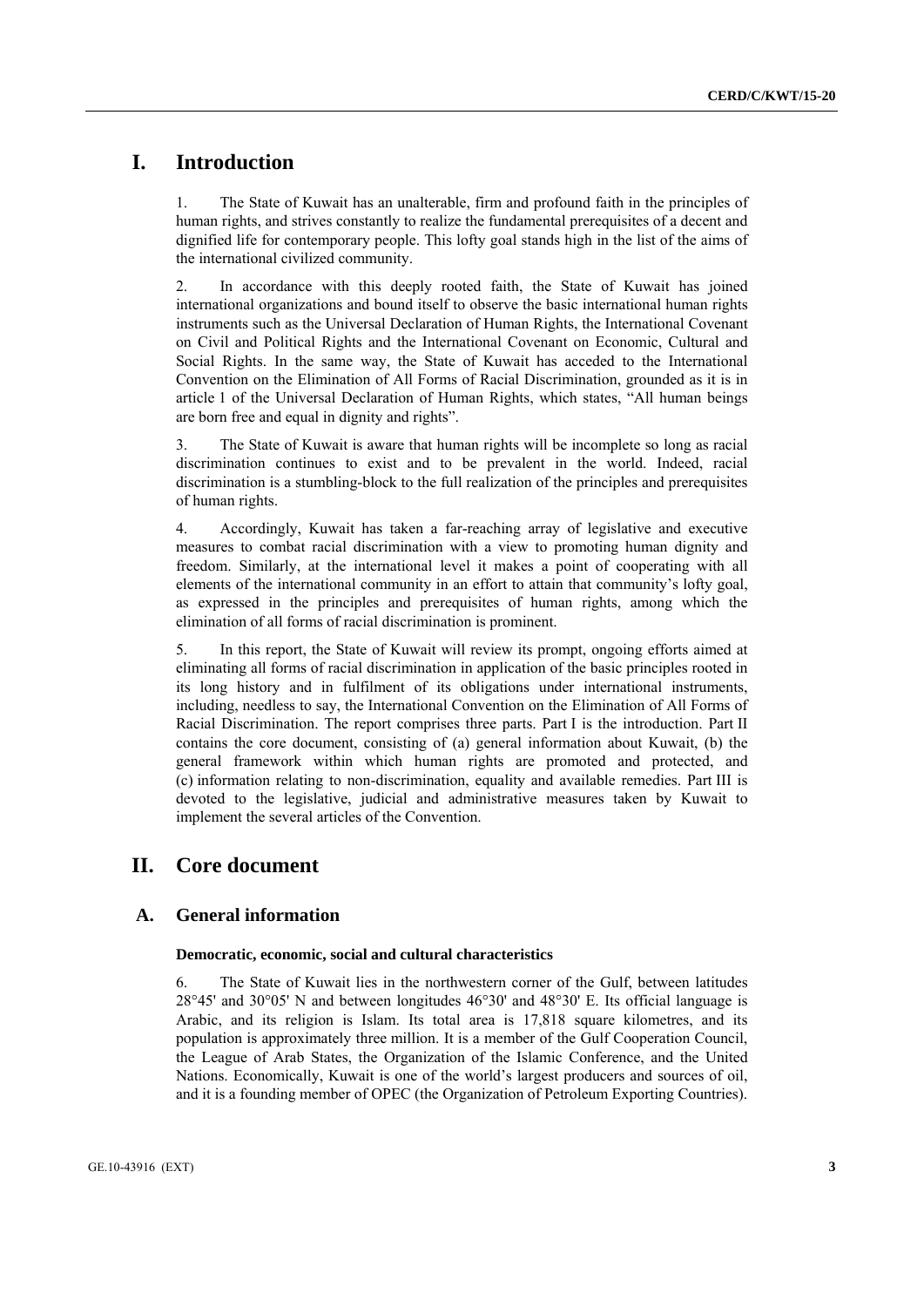7. Kuwait lies in a desert region, and consequently its climate is of the continental type, with long hot, dry summers and short warm winters with occasional rainfall.

8. Kuwait is considered to be a developed State in terms of social indicators: in 2008, 99 per cent of its adult population was educated, 100 per cent of school-aged children attended primary school, and yearly mean per capita income was USD 43,100.

9. Kuwait is committed to providing free health care throughout life as a human right under articles 10, 11 and 15 of the Constitution. The country boasts 87 primary health care centres, six general hospitals, and three specialized medical centres. Health care services are provided on a fair and equal basis to all, including citizens, residents, the elderly, children, persons with special needs, women, young people and workers.

10. Kuwait has also devoted particular attention to the right to education. Education at all levels, from kindergarten to university, has been free since 1965, and school attendance is compulsory at the primary and intermediate levels. In 2008, expenditure on education accounted for 14 per cent of the State budget. Literacy is nearly universal: in 2009, illiterate persons accounted for only 3.5 per cent of the population. Persons with disabilities are provided with a full range of educational services. In some cases they are integrated with regular classes, while in others they attend special schools.

# **The constitutional, political and legal structure of the State**

11. Kuwait is an independent, fully sovereign Arab State. Its religion is Islam, its official language is Arabic, and its form of government is democratic. As noted in an explanatory note to the Constitution, the Constitution, in this democratic system that has adopted it, marks out a middle way between a parliamentary system and a presidential system. One unmistakable indication that the system of government embodies basic democratic principles is that Kuwait operates on the principle of the separation of powers, with cooperation among them.

12. One entire part of the Kuwaiti Constitution, divided into five chapters, is devoted to these powers. The first chapter states that the legislative power is vested in the Amir and the National Assembly in accordance with the Constitution. The executive power is vested in the Amir, the Cabinet and the Ministers, and judicial power is vested in the courts, which exercise it in the name of the Amir within the limits set by the Constitution.

13. The second chapter of the above-mentioned part of the Constitution deals with the powers of the Head of State:

1. He exercises his powers through his Ministers, and he appoints, and may dismiss, the Prime Minister;

2. He is the Commander-in-Chief of the Armed Forces, and he appoints and dismisses officers in accordance with the law;

3. He issues implementing regulations to give effect to laws, and regulations necessary for the organization of public services and administrative bodies in the State;

4. He appoints civil and military officials and political representatives to other States.

14. The Amir possesses other powers in addition to those listed above:

# **Legislative power**

15. Under article 79 of the Constitution, legislative power is vested in the Amir and the National Assembly, which comprises 50 members, elected directly by universal suffrage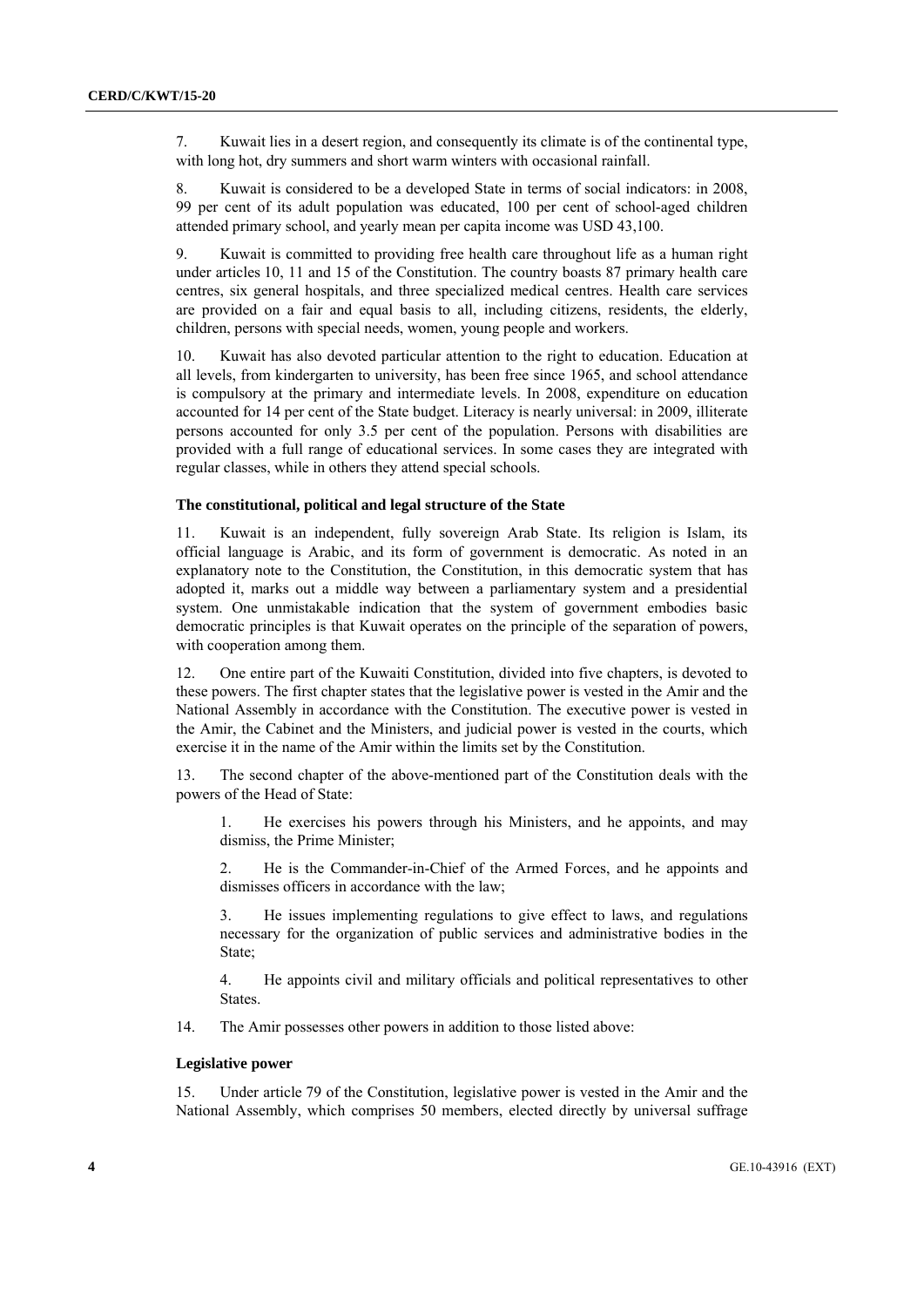and secret ballot for a term of four years. This is the body that enacts legislation under the Constitution. The third chapter of this part of the Constitution sets forth provisions relating to legislative power.

#### **Executive power**

16. Executive power is vested in the Amir and the Cabinet, which has control over State departments and agencies, formulates the general policy of the Government, oversees its implementation, and supervises the performance of work in governmental administrative bodies. Each Minister supervises the affairs of his Ministry and carries out the general policy of the Government; he also formulates directives for his Ministry and ensures that they are implemented.

# **Judicial power**

17. Judicial power is vested in the courts, which exercise it in the name of the Amir. The independence of the judiciary is guaranteed by the Constitution and by law. The underlying principle is that the honour of the judiciary and the integrity and impartiality of judges are the foundation-stones of the State and a guarantee of rights and freedoms. Judges, in administering justice, are not subject to any outside authority. The law guarantees the independence of the judiciary and provides safeguards and rules for judges. The Constitution devotes a separate chapter to the judicial power.

# **B. General framework for the protection and enhancement of human rights**

18. It will be useful to begin with the fact that the State of Kuwait has acceded to a number of international human rights instruments, including:

| No. |              | Name of instrument                                                                                                          |
|-----|--------------|-----------------------------------------------------------------------------------------------------------------------------|
|     | $\mathbf{1}$ | <b>Slavery Convention</b>                                                                                                   |
|     | 2            | Protocol amending the Slavery Convention (1926)                                                                             |
|     | 3            | Supplementary Convention on the Abolition of Slavery, the Slave Trade,<br>and Institutions and Practices Similar to Slavery |
|     | 4            | International Convention on the Elimination of All Forms of Racial<br>Discrimination                                        |
|     | 5            | Convention for the Suppression of the Traffic in Persons and of the<br>Exploitation of the Prostitution of Others           |
|     | 6            | International Convention on the Suppression and Punishment of the Crime<br>of Apartheid                                     |
|     | 7            | Convention on the Rights of the Child                                                                                       |
|     | 8            | Convention on the Elimination of All Forms of Discrimination against<br>Women                                               |
|     | 9            | Convention on the Prevention and Punishment of the Crime of Genocide                                                        |
|     | 10           | Convention on the Non-Applicability of Statutory Limitations to War<br>Crimes and Crimes against Humanity                   |
|     |              |                                                                                                                             |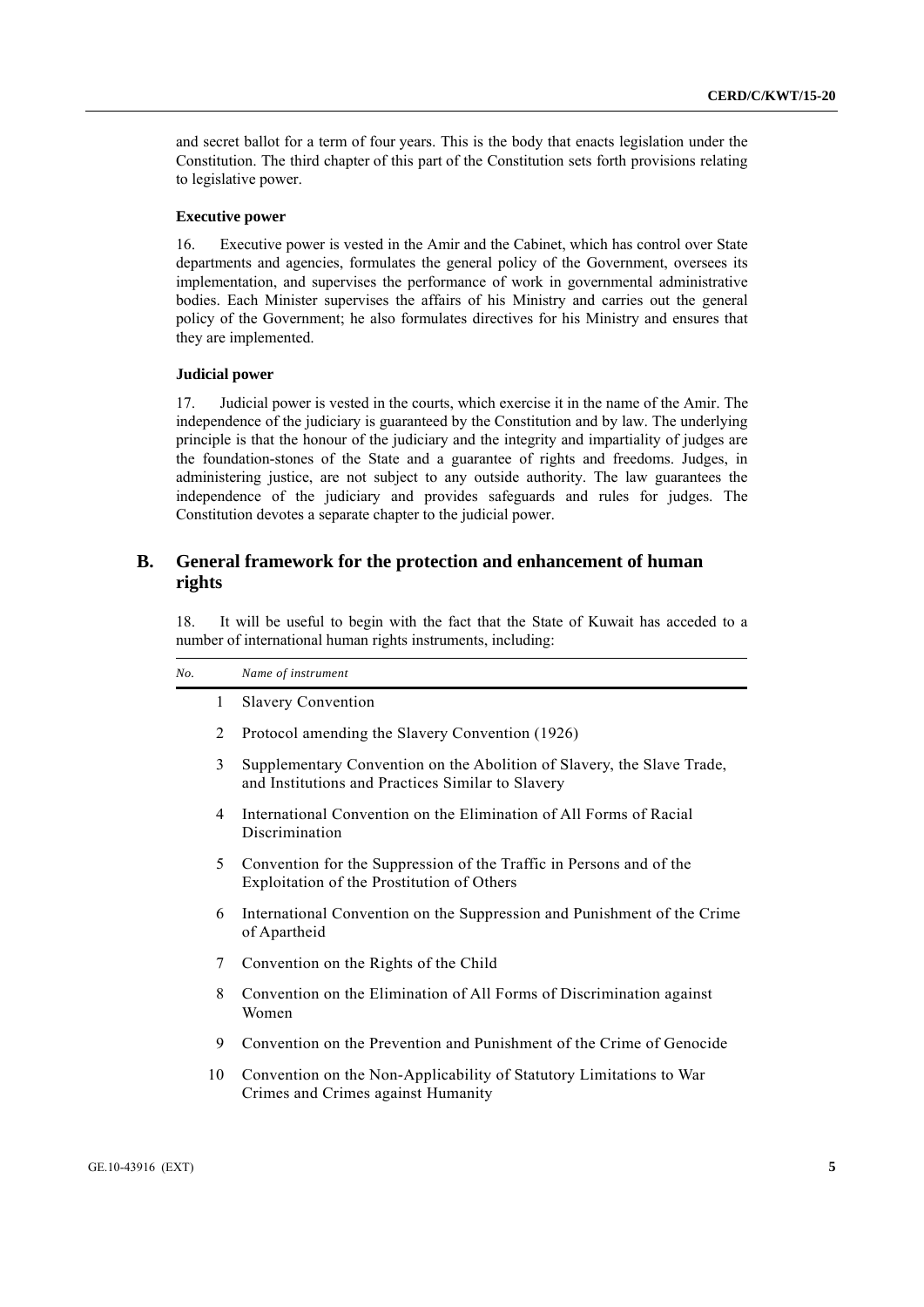| No. |    | Name of instrument                                                                                                                  |
|-----|----|-------------------------------------------------------------------------------------------------------------------------------------|
|     | 11 | Convention against Torture and Other Cruel, Inhuman or Degrading<br><b>Treatment or Punishment</b>                                  |
|     | 12 | International Covenant on Civil and Political Rights                                                                                |
|     | 13 | International Covenant on Economic, Social and Cultural Rights                                                                      |
|     | 14 | International Convention against Apartheid in Sports                                                                                |
|     | 15 | Optional Protocol to the Convention on the Rights of the Child on the<br>involvement of children in armed conflict                  |
|     | 16 | Optional Protocol to the Convention on the Rights of the Child on the sale<br>of children, child prostitution and child pornography |

19. Moreover, the State of Kuwait has taken the necessary constitutional and legal steps to accede to the Convention on the Rights of Persons with Disabilities. At the regional level, Kuwait has signed the Arab Charter on Human Rights, which is currently before Kuwait's National Assembly.

20. Kuwait's Constitution may be regarded as the political and legal umbrella for the rules governing human rights in Kuwait generally. In addition, a number of the country's laws relating to everyday aspects of life were enacted before the promulgation of the Constitution with the object of providing safeguards for justice for individuals in Kuwait, including in particular the Criminal Code and the Code of Criminal Procedure, both of which date from 1960. The Constitution itself is clearly concerned with human rights, the effort to achieve a better future with greater prosperity for citizens, the interests of the country, and the Arab tradition of attachment to individual personal dignity.

21. In line with the Constitution's general concern for human rights, most of its provisions enshrine the principles on which the international community stands, as expressed in the relevant international instruments. In addition, the establishment of the Constitutional Court pursuant to Act No. 14 of 1973 has served to safeguard these rights and freedoms and ensure their effective application.

# **Human rights principles in Parts I and II of the Constitution**

22. Rights and freedoms figure prominently in Kuwait's Constitution, and most of its articles contain provisions relating to them. The passages given below are particularly noteworthy:

- The people are the source of all powers; sovereignty, resident in the people, belongs to the community (art. 6);
- Justice, equality and liberty (art. 7):
- Protection of the family, motherhood, childhood and youth (arts. 9 and 10):
- Care and social security for all citizens in old age, illness or inability to work (art. 11);
- Free education guaranteed and promoted by the State (art. 13);
- Promotion of science and literature and encouragement for scientific research (art. 14);
- The right to health care (art. 15):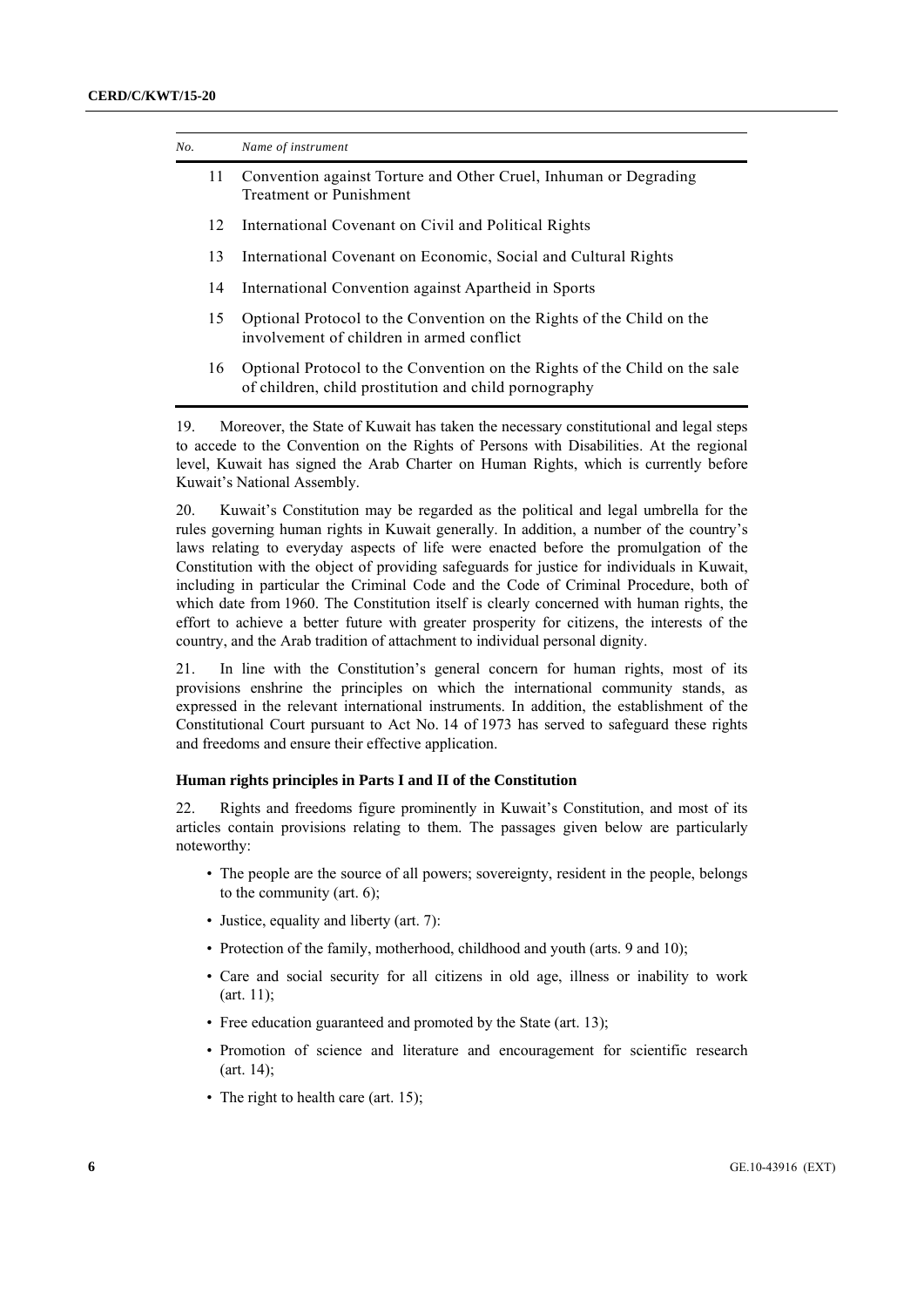- Individuals' right to own property, and the sanctity and protection of public property (arts. 16 and 17);
- The inviolability of private property; no property may be expropriated except in the public interest under the circumstances specified by law and subject to the condition that fair compensation is paid (art. 18);
- The right to hold public office (art. 26).

#### **Human rights principles in Part III of the Constitution**

23. This Part is devoted to public rights and duties. It contains many of the principles enshrined in international instruments dealing with human rights. Those principles are as follows:

- Citizenship may be withdrawn or withheld only within the limits prescribed by law (art. 27;
- No Kuwaiti may be expelled from his country (art. 28);
- Equality, with no discrimination on the grounds of race, origin, language or religion; all citizens are equal before the law in public rights and duties (art. 29);
- Freedoms and rights, such as personal freedom (article 30), freedom of belief (article 35), freedom of opinion and scientific research (article 36), freedom of the press, printing and publishing (article 37), freedom of private life and residence (article 38), freedom of communication by post, telegraph and telephone, and freedom to form associations and trade unions (article 43), and the right of assembly (article 44);
- No individual may be arrested, imprisoned, tortured or compelled to reside in a specific place, and there are no restrictions on personal freedom, residence or movement. Torture and degrading punishments are prohibited (art. 31);
- There is neither crime nor penalty except as provided by law (art. 32);
- An accused person is presumed innocent until his guilt is established at a lawful trial with the necessary safeguards for the exercise of the right of defence (art. 34);
- The right to free education at all levels; education is compulsory at the primary level  $(art. 40)$ ;
- The right to work (art. 41);
- The extradition of political refugees is prohibited (art. 46);
- Persons with low incomes are exempt from taxation (art. 48).

#### **Principles contained in Part IV of the Constitution**

24. The five chapters comprising this Part define the bases of the system of governance in the State, the three powers and their respective features and functions. The principle of the separation of powers is enshrined in article 50. In chapter 5, important fundamental principles concerning the judiciary are formulated: the integrity of the judiciary is deemed to be the basis of governance and the guarantee of rights and freedoms. The following principles are formulated:

- The principle of the independence of the judiciary and the freedom of judges from interference (art. 163);
- The principle of the right of recourse to the courts (art. 164).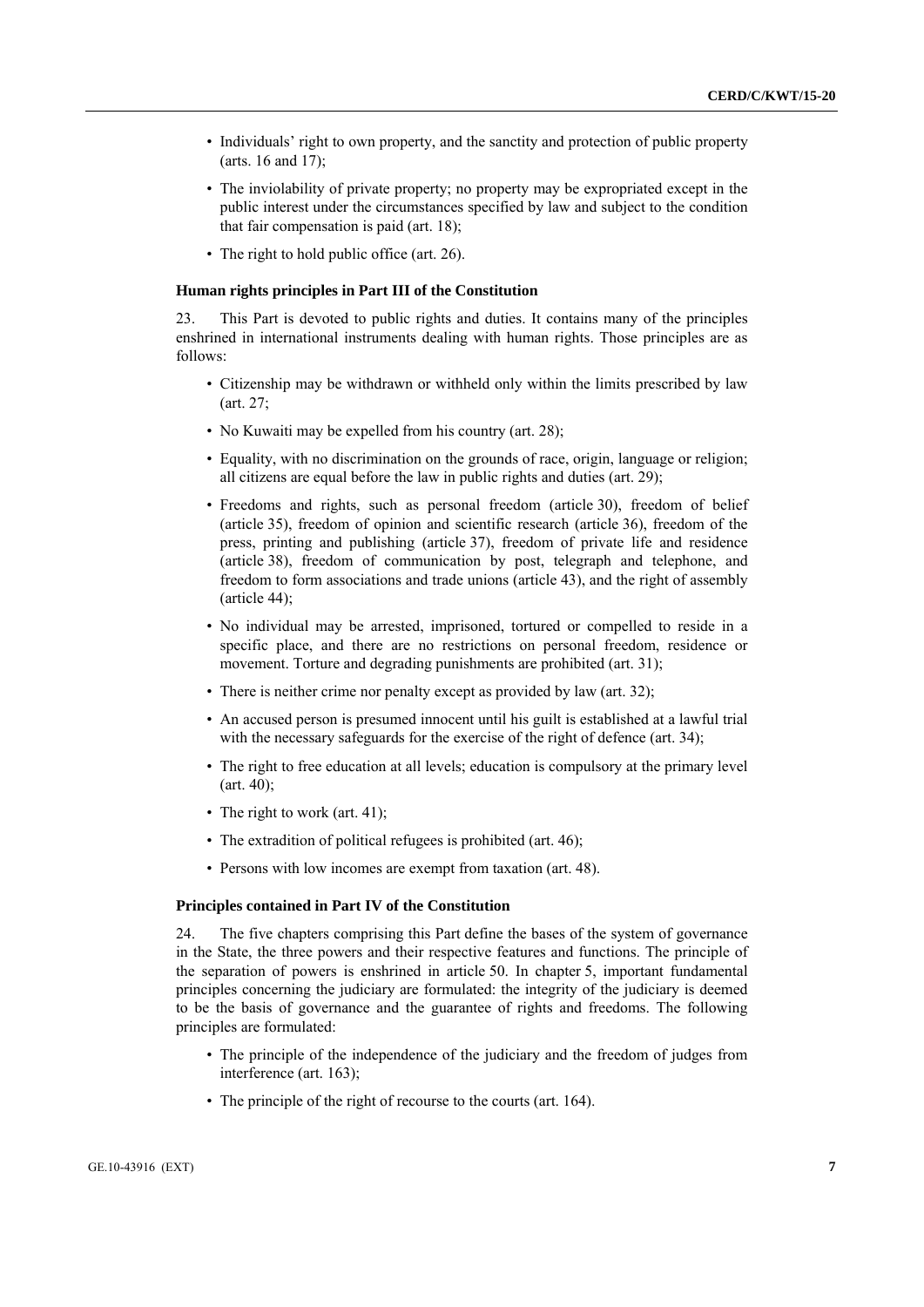25. The Constitutional Court was established pursuant to Act No. 14 of 1973. The Constitutional Court has sole authority to interpret the text of the Constitution and to decide in all disputes relating to the constitutionality of laws, regulations and other statutory instruments. Rulings of the Constitutional Court are binding upon all and upon other courts.

#### **Education**

26. When we come to consider the matter of human rights as they relate to education, we find that Kuwait has made great strides. This aspect is discussed in the following section.

#### *Legislation pertaining to education*

27. As the State of Kuwait evolved over time, various laws and decrees with a bearing on education were adopted before the promulgation of the present Constitution. These are summarized below:

28. In 1955, a report on education known as the Matti-'Aqrawi report was published. It set forth the general principles relating to human rights, including:

- (a) Elimination of illiteracy,
- (b) Promotion of democracy,
- (c) The importance of establishing common compulsory education,
- (d) Giving citizens the opportunity of completing their education.

29. It is clear from the report that the right to education is inextricably bound up with the principle of justice and equal opportunity, and that particular emphasis is placed on basic education.

30. In 1965, the Compulsory Education Act was adopted. It provided that:

(a) Education was to be compulsory and free for all, including both boys and girls;

(b) The compulsory period was to be eight years. However, the Act was amended to make the compulsory period nine years when the education system was overhauled in 2005.

31. Completing the development of Kuwait's educational system, the University of Kuwait was founded in 1966. In 1979, an Amiri decree was issued defining the areas of competence of the Ministry of Education, and in 1981, in accordance with the principle of education as a right enjoyed by all, the Eradication of Illiteracy Act was adopted.

32. In 1987, a special Act was adopted supplementing existing legislation in the matter of public education, defining education as a right of all Kuwaitis that was provided free of charge by the State.

#### **National policies on human rights education**

33. Education and human rights are closely associated, in the first place because education is recognized as a right in itself, while at the same time it is also a means of teaching human rights. In addition to its national policies on human rights education, Kuwait has played a prominent role in this area, as will be seen from the discussion below.

#### *Arab Plan for Human Rights Education, 2009-2014*

34. Kuwait led and participated effectively in the work of preparing the Arab Plan for Human Rights Education under the auspices of the League of Arab States. All the Arab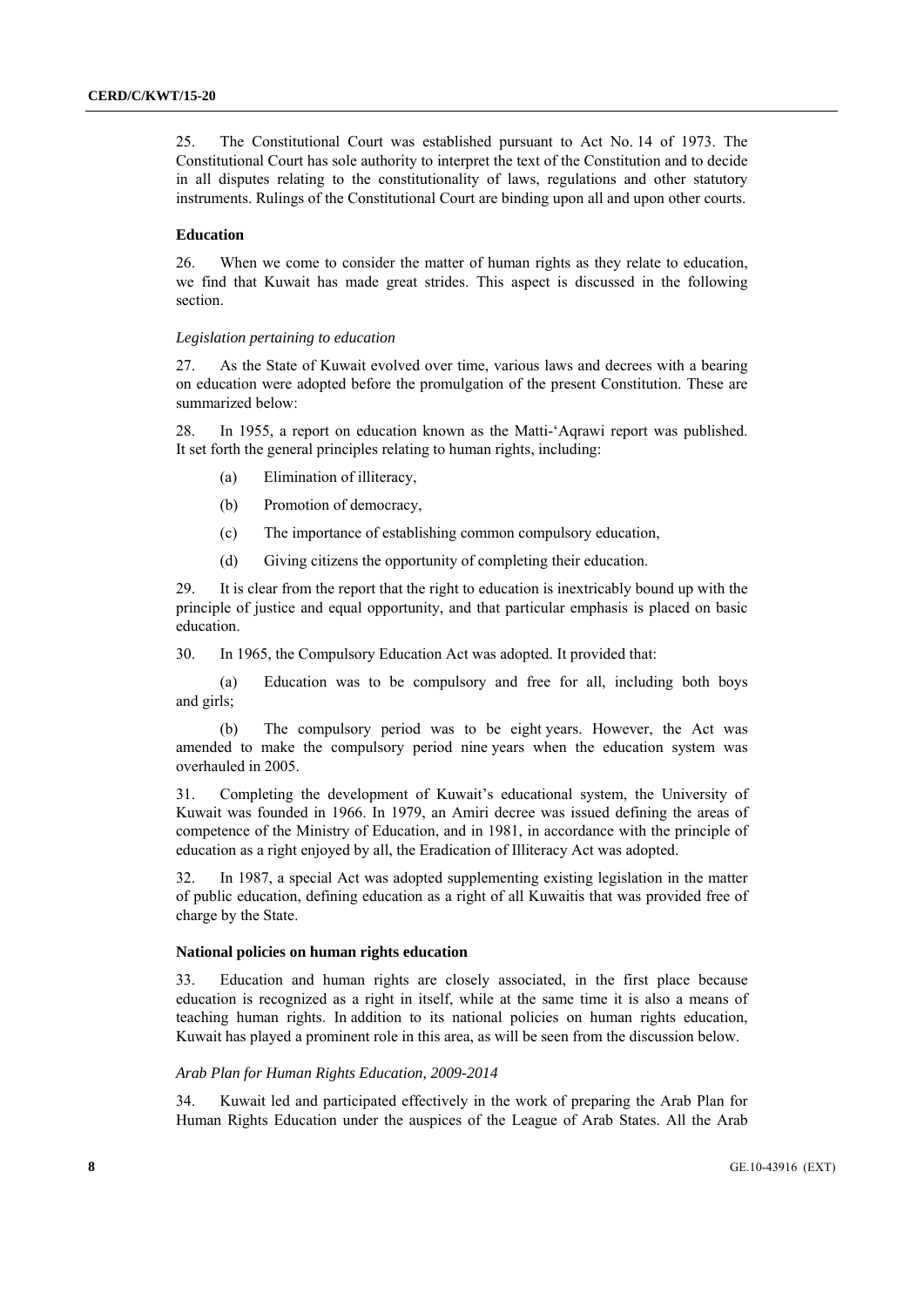States approved the Plan at the Arab Summit Conference held in Damascus in 2008. The Plan's objectives are as follows:

(a) Integration of human rights into the education system at all levels;

(b) Professional development and training for human resources in the field of human rights education

(c) Preparation of the educational environment for human rights education;

(d) Action to broaden community participation in the task of disseminating a human rights culture.

35. The Arab Plan for Human Rights Education focuses on general principles, of which the most important are listed below:

(a) Universality and inclusiveness: all people enjoy the same rights, and there is no basis for discrimination among them;

(b) Comprehensiveness and integration: human rights form a single indissociable whole;

(c) Equality and non-discrimination: human rights are a right enjoyed by every individual without any form of discrimination based on race, colour, nationality, language, religion, political or other opinions, racial, national or social origin, wealth, place of birth, or any other circumstance;

Participation: all individuals and peoples have the right to participate effectively and meaningfully in social and economic development.

#### *Supreme Human Rights Committee*

36. With a view to regulating the human rights context and ensuring that these principles were securely anchored in Kuwaiti society, a Ministerial Decree was issued in 2008, establishing the Supreme Human Rights Committee and defining its functions, as follows:

To foster awareness of human rights through the various media, organize training courses and talks, and conduct research on human rights;

To ensure the integration of basic human rights concepts into school curricula at the general and higher education levels.

# *Analysis of the current situation of human rights education*

37. The present situation of human rights education may be regarded as a stage in which the work accomplished in previous stages is being rounded off and completed, with the subject being taught in accordance with human values in general. The present situation may be analysed as follows:

 *1. Curricula* 

38. When official education in Kuwait was just becoming organized, there was a clear emphasis on basic teaching and learning, with their cognitive, vocational and emotional aspects. Accordingly, we may say that all human values, including human rights, peace, democracy, tolerance and others, are included in school curricula. These values are inculcated through:

(a) Educational objectives in Kuwait at all levels (general, promotional, curricular and behavioural);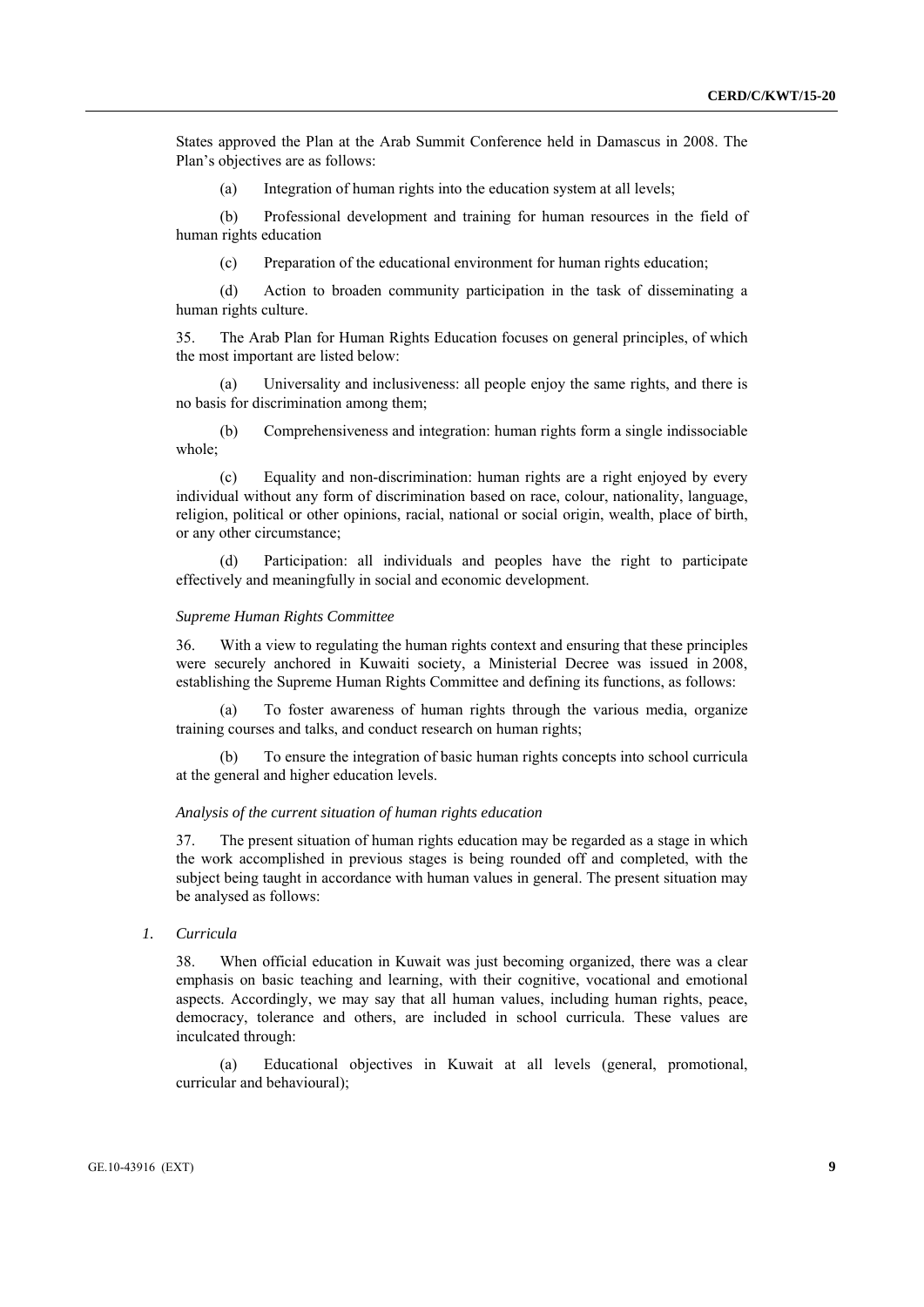(b) Action to ensure that all school books contain these values, presenting them explicitly at times and by implication at other times. These concepts and values are included in textbooks on Islamic religion, Arabic language, social studies and other subjects;

(c) Emphasis on accounts of daily life and practical exercises in the educational setting;

(d) Numerous surveys on the presence of those values in school programmes and a mechanism to ensure that they are included.

39. As a result of recent changes in many aspects of education, both domestically and world-wide, and also as a result of the urgent need to inculcate human values, with particular emphasis on some of them, such as human rights, democracy, peace and international understanding, Kuwait has embarked on a number of unambiguous steps along those lines. Since the mid-1990s, it has been establishing specialized committees to research a mechanism for developing school programmes that deal with human rights and democracy and pave the way for the attainment of those goals.

40. In the year 2000, a specialized committee was established to design school programmes on the Constitution, human rights and democracy, one of its main functions being to design programmes dealing expressly with those concepts. This was followed by the formation of drafting committees tasked with the preparation of those programmes. In 2006, a new specialized committee in the field of human rights was formed, made up of leading authorities in the following fields:

- International law;
- The Constitution;
- Human rights;
- Political science;
- Basic principles of education and curricula;
- Social subjects;
- Arabic language;
- Curriculum management.

41. The Committee's work has proceeded step by step, as follows:

(a) Definition of a philosophy on the teaching of the Constitution and human rights;

(b) Preparation of the conceptual and cognitive framework for the subject along lines that reflect the scope and continuity of the field of study, with each stage serving as preparation for the next;

- (c) Formulation of the general objectives of the subject;
- (d) Formulation of the specific objectives for each grade;
- (e) Preparation of the study material and related activities;

(f) Subdivision of the study material in accordance with the following procedure:

(i) Principles of democracy, the Constitution and human rights;

(ii) Grade 11: Human rights: a grasp of the concept and its importance, features and origins, together with detailed study of particular human rights, such as the right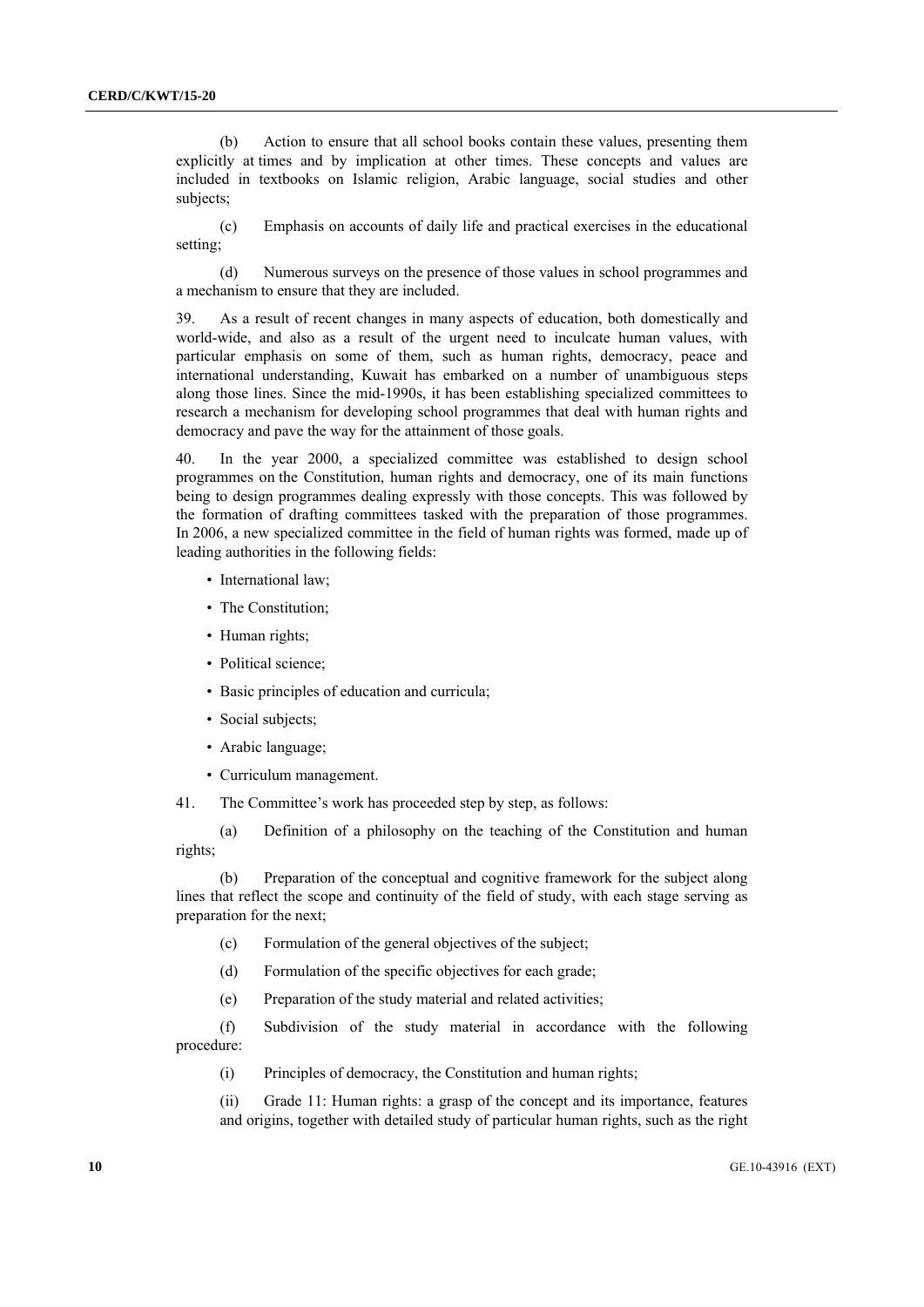to life, equality, human dignity, freedom of belief, opinion and expression, education and learning, the rights of women, the rights of children, political rights and the duties of the individual;

(iii) Grade 12: The Constitution and public powers.

42. The Committee has completed a number of its tasks, including the following:

(a) Establishment of an intellectual and cognitive basis for the subject that distinguishes it from other subjects, with its characteristic array of intellectual, educational, legal and political components;

(b) Emphasis on direct, goal-oriented teaching with a view to ensuring that the pupil derives maximum benefit from his study of the subject, retains a sound understanding of the technical terms involved, and obtains a good grasp of the content;

(c) Preparation of a teacher's manual;

(d) Keeping in touch with the field through meetings and educational colloquia;

(e) Organization of a training course for male and female instructors in social subjects;

(f) Organization of a training course for male and female teachers of the Constitution and human rights.

The philosophy of the Constitution and Human Rights course

43. It is of the utmost importance for the pupils to possess an understanding of the concepts of democracy and their meanings, the several parts of the Constitution and its laws, and human rights and their aims, in a straightforward, undirected legal and educational context, to enable them to acquire, as they grow up, an abundant body of valid knowledge and sound thinking, understanding that differences between States and individuals in their understanding of democracy and its applications are by no means analogous to doctrinal or tribal differences or anything else that may affect our national unity.

44. In the light of the foregoing discussion, it appears that the philosophy of the Constitution and Human Rights course is founded upon:

(a) The importance of the Constitution and its contents, including articles that govern the relations between individuals and the governing power or between one individual and another, articles that organize their lives in all spheres of political, economic and social activity, and articles that safeguard their rights and prescribe their duties;

(b) The view that human rights are universal and an integral part of human life, indeed, the basis of human existence, happiness and welfare; human dignity, justice, equality and all that is conducive to the well-being and prosperity of individuals and society are realized only through them. A comprehensive view is presented.

45. The philosophy of the Constitution and human rights is made meaningful through general educational concepts (knowledge, values, attitudes, skills and applications) within the following frameworks:

(a) Knowledge: through the presentation of facts and information relating to the Constitution and human rights with a view to inculcating knowledge, awareness and understanding of the importance of the Constitution and human rights;

(b) Values and attitudes: through the presentation of the values associated with the Constitution and human rights for the purpose of forming a positive attitude toward them and a sense of their importance for individuals and society;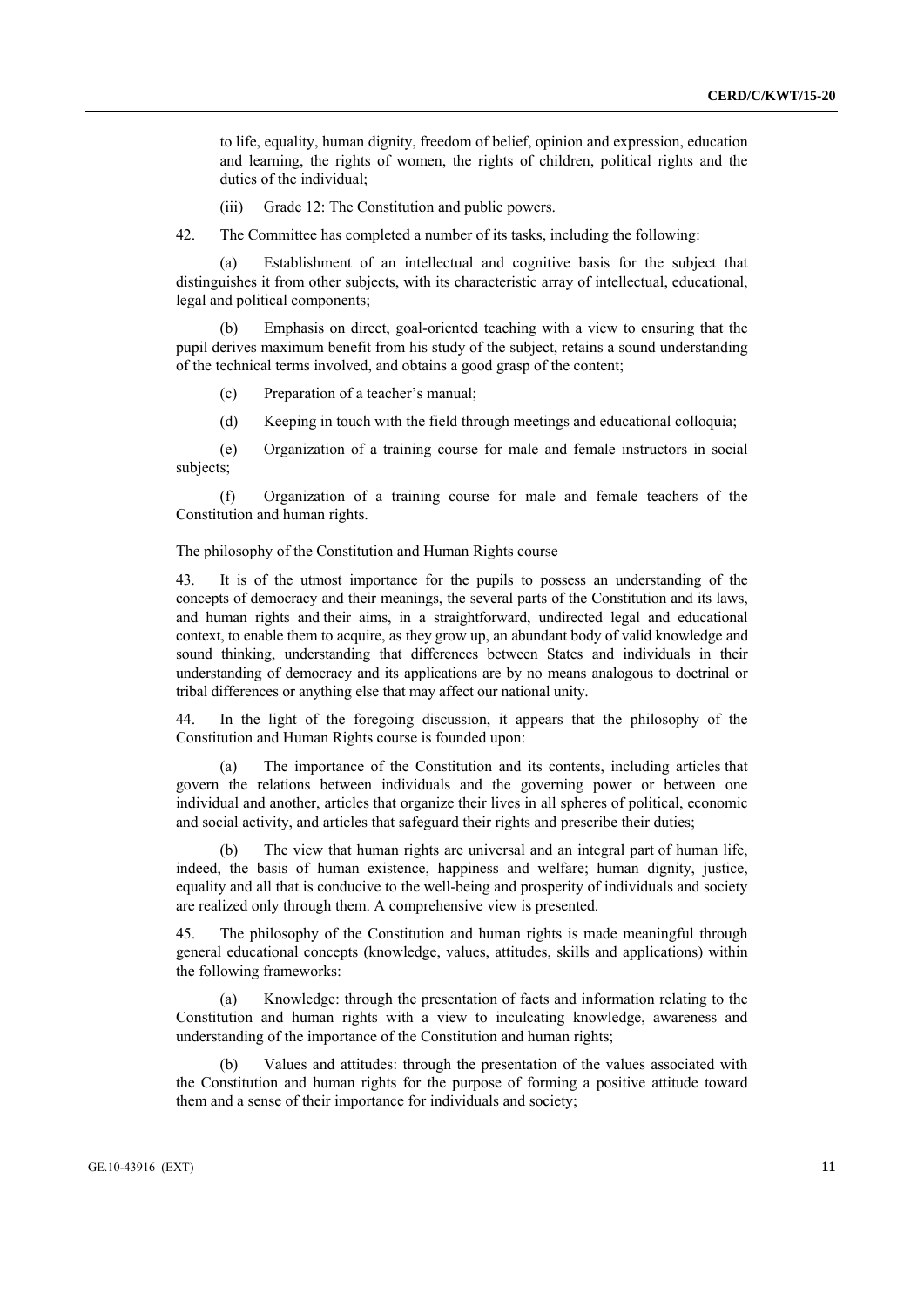(c) Skills and applications: through social skills and study skills and practical application in various situations relating to the Constitution and human rights.

46. Islamic law, i.e. the Shari'a, the provisions of the Constitution and the law, and international instruments are the foundation-stones of the philosophy of the Constitution and Human Rights course and the guide to the content and objectives of the curriculum.

General objectives of the Constitution and Human Rights course

47. The goal of the philosophy of the Constitution and Human Rights course is to strengthen pupils' attachment and allegiance to the homeland through personal development (intellectual, emotional and social). The following general objectives are pursued on the road to that goal:

(a) Pupils' awareness of the importance of democracy, the Constitution and human rights;

(b) Pupils' familiarity with facts and information relating to democracy, the Constitution and human rights;

(c) Preparation of pupils for life experience in accordance with the principles of democracy, the Constitution and human rights;

(d) Enabling pupils to strengthen and interiorize the human values related to the Constitution and human rights;

(e) Fostering of positive attitudes toward democracy, the Constitution and human rights in pupils;

- (f) Development of pupils' allegiance and attachment to their country;
- (g) Development of pupils' critical thinking skills.

48. The Constitution and Human Rights course has been taught since the 2006 school year, beginning with Grade 10 in that year and continuing with Grade 11 in 2007 and Grade 12 in the 2008 school year.

 *2. The teacher* 

49. The success of any educational project depends to a large extent on the teacher, because it is really he who implements the educational program and projects. He is also the real connecting link between the field and decision-makers. This importance of the teacher was decisive for the organization of specialized training courses, and consequently the Ministry of Education undertook the following actions:

(a) Enrolling some teachers and technical instructors in local, regional and international specialized training courses and workshops on the teaching of human rights, international humanitarian law and democracy;

(b) Organizing training courses for technical instructors;

(c) Organizing training courses for teachers under the supervision of technical instructors;

(d) Organizing seminars and discussion groups to promote awareness of democracy and human rights education;

(e) Continuing media campaigns on those concepts and how they are taught.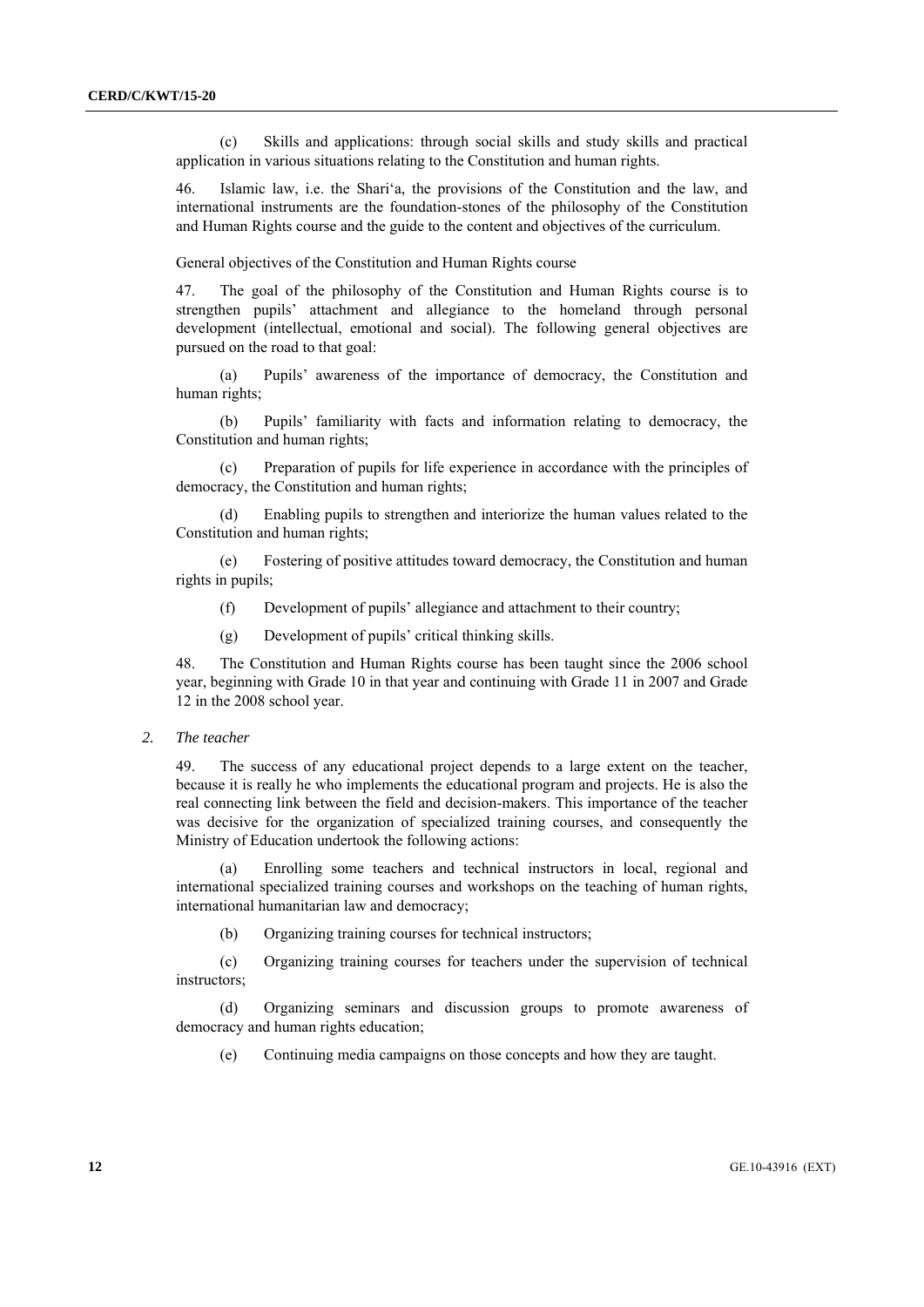*3. The pupil* 

50. Ministry of Education regards pupils as being of particular importance in the field of democracy and human rights education, as will be clear from the following indicators:

(a) The teaching of topics with a bearing on human rights and democracy is implicit in all programmes;

(b) The teaching of specialized subjects at the intermediate level, such as proficiency in the Constitution, elections, and non-violence;

(c) The teaching of the Constitution and human rights as a subject at the secondary level;

(d) A yearly competition on democracy and the Constitution;

(e) The organization of various competitions on such matters as research, reports and illustrations with a bearing on human rights;

(f) Emphasis on those concepts through in-class and extracurricular activities;

(g) Field visits for pupils to organizations concerned with human rights, such as the Human Rights Association, the National Assembly and others;

(h) Establishment of cultural seminars aimed at propagating awareness of the concept of human rights and democracy among pupils;

The University of Kuwait offers a course entitled "Human Rights and its distinctive goals".

# *4. Teaching methods and approaches*

51. Although teaching methods and approaches are tailored to the various subjects, the fact remains that the teaching of values (including, of course, human rights) has its own distinctive requirements, owing to the difficulty of assessing it at the time it is taught; it is an expression of a value-laden factor that must be evaluated in terms of its impact on the pupil's behaviour over the long term.

52. Training courses and technical meetings have been used to achieve emphasis on the use of methods and techniques that are expressly adapted to human rights issues. These include (the list is not exhaustive):

- Cooperative education;
- Approaches to the teaching of values;
- Problem-solving;
- Brainstorming;
- Dialogue and discussion;
- Mimicry.
- 53. Another outcome has been a focus on particular activities, including:
	- Field visits:
	- Research and reports;
	- Gathering illustrations and data;
	- Competitions;
	- Participation in work within the school.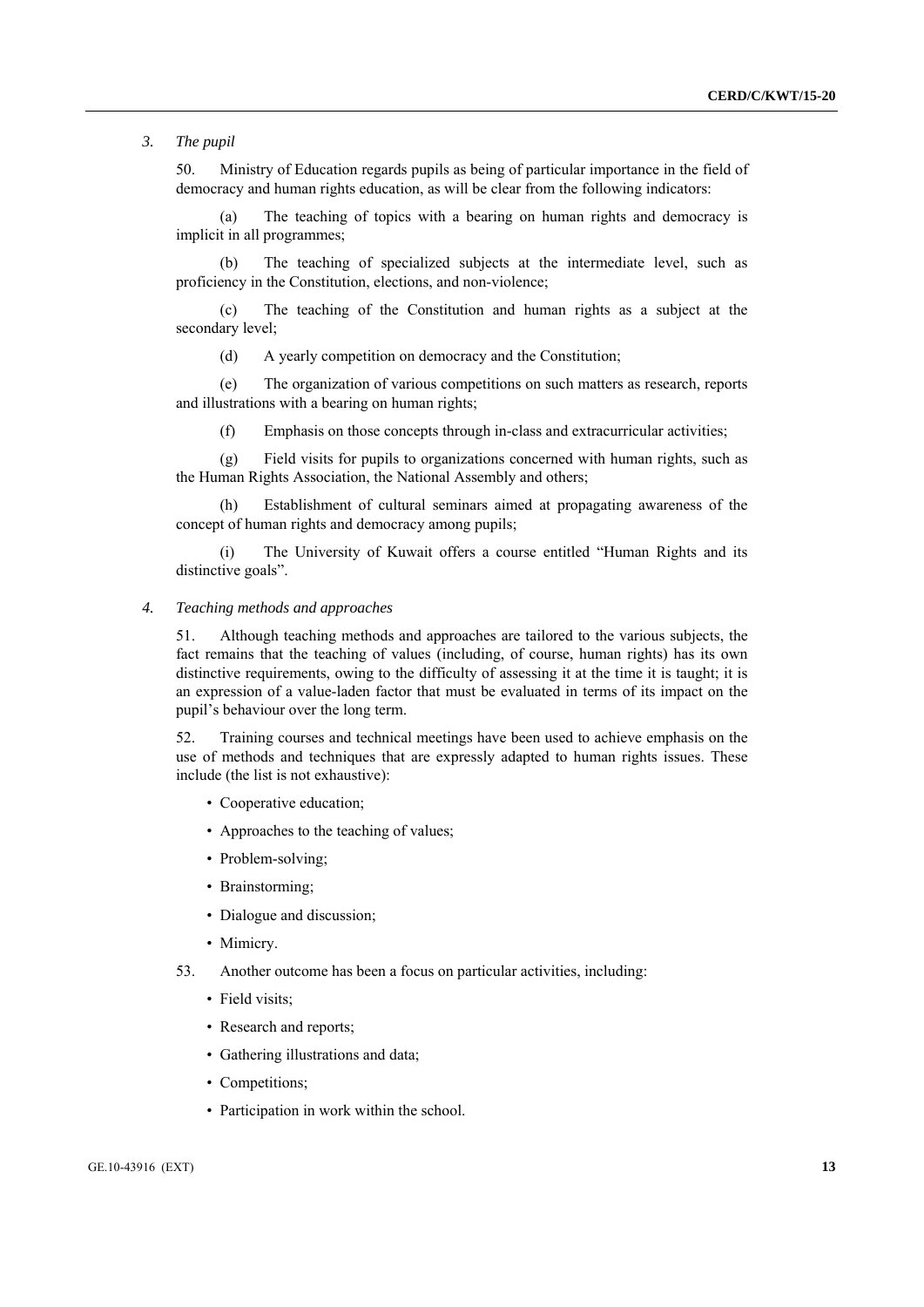#### *Teaching human rights outside the school setting*

54. Owing to their cultural nature, human rights are integral and all-inclusive, like the climate, and consequently it is impossible to focus exclusively on the school setting while ignoring the environment surrounding the school. Accordingly, a major concern has been the propagation and teaching of human rights in society as a whole, with active participation in civil society institutions. Here we see the role of the media and communication in the propagation and teaching of human rights, in contrast to the view of education as something that takes place exclusively inside school premises.

55. Kuwait has endorsed the Arab Plan for Human Rights Education, Part I of which deals with human rights education in the school setting, while Part II is concerned with other institutions. The objectives of the plan in that connection are defined as follows:

## *1. Training*

56. Training in this area is aimed at groups that have a fundamental, direct position in the field of education for individual and collective rights and are instrumental in shaping public opinion. These groups include teachers and supervisory personnel within youth associations, women's clubs, summer camps, centres for the protection of juvenile delinquents, sports associations, and, in brief, civil society institutions of all kinds.

57. The training aspect of human rights education aims, through other education-related social institutions, at the following objectives:

(a) Training of specialists in the field of human rights education practically and institutionally;

(b) Creation and adaptation of educational programmes and tools that are tailored to the needs of different sectors;

(c) Encouragement for partnerships and strengthening relations between institutions, organizations and training centres specializing in the field of human rights and institutions of information and scientific, cultural and technical production; action to create effective communication among all partners.

# *2. Awareness-raising*

58. This operation is aimed at the various components of society, including institutions, associations and individuals, but more particularly at those who to date have remained untouched by education and training activities in the field of human rights.

59. Human rights education is aimed at the objectives outlined below, working through other education-related social institutions in the area of awareness-raising:

(a) Enabling broad spectra of groups in society to benefit from awareness campaigns focusing on human rights;

(b) Bringing about the inclusion of awareness campaigns focusing on human rights in the programmes of political, economic and cultural institutions;

(c) Strengthening a culture of dialogue on the values, principles and concepts of human rights among all components of society.

60. Possible awareness-generating programmes might include:

(a) Training for specialists who have had experience with awareness-generating in other fields;

(b) Creation of various information programmes on human rights education;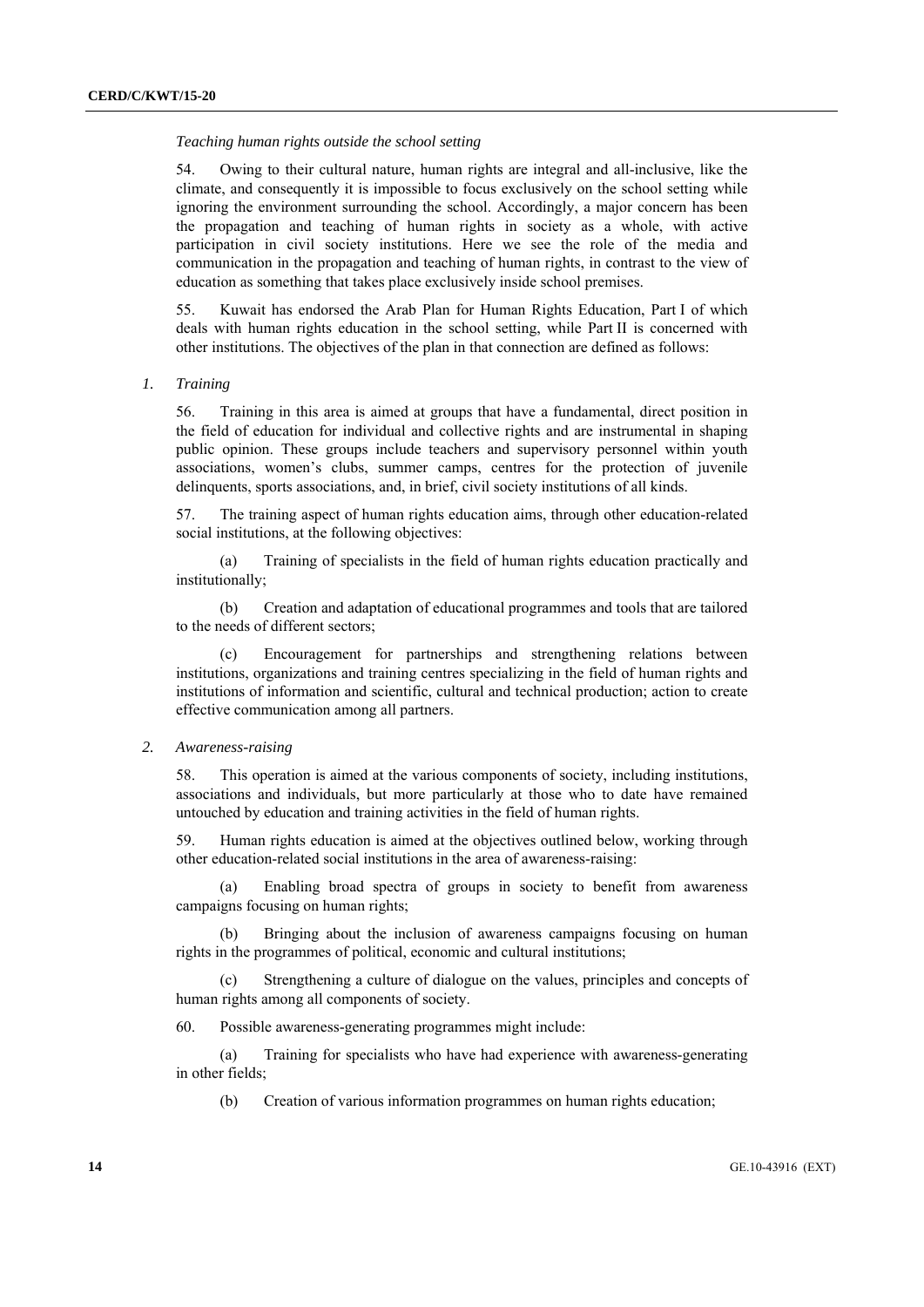(c) Monitoring information programmes to determine to what extent they are consistent with the values and principles of human rights;

(d) Enlisting the cooperation of specialists in the cultural field in designing awareness campaigns dealing with human rights;

(e) Activating the role of mosques and religion in propagating a culture of human rights, and benefiting from their knowledge in clarifying the meaning of rights and duties.

# **C. Information relating to non-discrimination, equality and available remedies**

# **Judicial or administrative authorities with jurisdiction in matters covered in the Convention**

61. Article 1 of the Decree promulgating the Organization of the Judiciary Act (Act No. 23 of 1990), as amended by Act No. 10 of 1996, lays down the two following basic principles:

- First, the courts have all-inclusive jurisdiction to decide in all civil, commercial, administrative and personal status disputes as well as criminal cases. The purpose of this principle is to maintain the unity of the court system in the State, thus strengthening the principle of the equality of litigants.
- Second, the rules governing the type or degree of court jurisdiction are established by law. No subordinate statutory instrument may define or alter that jurisdiction. Under the above-mentioned Act, the courts of Kuwait comprise the Court of Cassation, the Court of Appeal, the Court of First Instance, and the Court of Summary Procedure.

62. In the light of the foregoing discussion, the remarks in the paragraphs below may be deemed relevant:

- Under article 166 of the Constitution, the right of recourse to the courts is guaranteed to all, and any individual who alleges that any of his rights has been violated in the State of Kuwait has the right to go before a Kuwaiti court and claim redress for the injury he has suffered. Furthermore, the purpose of the Organization of the Judiciary Act is to strengthen the principle of the independence of the judiciary;
- In addition, the Code of Criminal Procedure, in accordance with international standards of justice, provides litigants with legal safeguards, including an open trial, the right to be represented by counsel, and other safeguards;
- The provisions of the Convention are implemented in accordance with the mechanism set forth in article 70 of the Constitution:

1. "The Amir concludes treaties by decree and transmits them immediately to the National Assembly with the appropriate statement.

2. A treaty has the force of law after it is signed, ratified and published in the Official Gazette. However, treaties of peace and alliance, treaties concerning the territory of the State, its natural resources or sovereign rights, or public or private rights of citizens, treaties concerning trade, navigation and residence, and treaties entailing additional expenditure not provided for in the budget, or involving amendment of the laws of Kuwait shall come into force only when provision for this is made by law.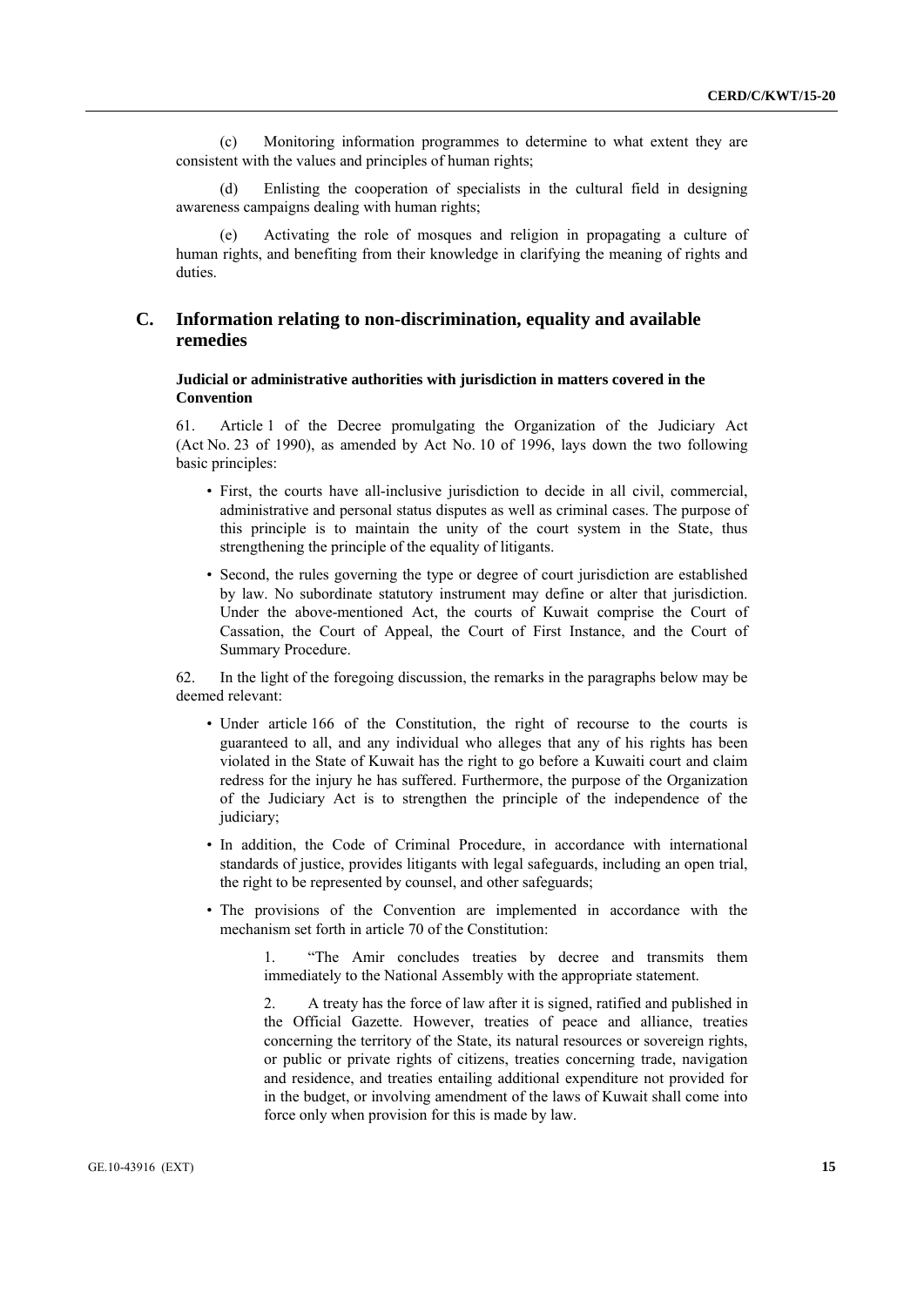3. In no case may treaties include secret provisions contradicting those declared."

63. Publication is the final phase in the legislative process. It constitutes action by the executive branch to make the new legislation known so that it can be put into effect. Laws are published in the Official Gazette in the Arabic language within two weeks following their adoption, and enter into force one month after publication. This time-frame, however, may be extended or abridged by a specific provision of law. Upon its publication in the Official Gazette and the expiry of the specified time-limit, a law enters into force and thus becomes binding upon all and sundry, regardless of whether any given individual has knowledge of its publication. Publication is a prerequisite for legislation of all kinds, and constitutes a directive to all agencies and authorities to apply the law in their respective areas of competence.

# **III. Legislative, judicial and administrative measures taken by the State of Kuwait to implement the articles of the Convention**

# **Article 2**

64. This article focuses primarily on the commitments assumed by States Parties to the Convention, namely to implement the Convention by adopting a policy of eliminating racial discrimination, and also to take any necessary measures to put that policy into effect.

65. In this connection, the State of Kuwait would like to emphasize that, as noted in its previous reports to the Committee, its political and legal position on the elimination of racial discrimination is a firm and unassailable one arising from stable values informing Kuwaiti society. This is clear from the provisions of the Constitution, and the country's domestic legislation is consistent with those noble values. Domestic law also emphasizes respect for human dignity and the individual's right to the full enjoyment of his or her fundamental rights and freedoms in all domains. Article 29 of the Constitution enunciates the principle of equality in rights and duties in general; specifically, it states that those rights are enjoyed without distinction as to race, language or religion.

66. During the period that has intervened since the submission of Kuwait's previous report to the Committee, the Government has pursued its policy of entrenching the principles of equality among its citizenry and safeguarding fundamental rights and freedoms. To that end, it has taken legal and practical measures aimed at preventing and eliminating racial discrimination in various fields: the rules governing nationality have been overhauled, the legislative electoral base has been broadened, and action has been taken to address the issues of illegal residents and protect foreign workers. These and other measures will be discussed in other passages of this report.

67. Kuwait has taken various significant steps that clearly indicate concern on the part of the State and its institutions for humanitarian issues. In particular, a number of new national agencies in that field have been established, in addition to the previously existing organizations referred to in past reports. New bodies that have been launched during the period covered by the present report are described in the following paragraphs.

#### **Committee on the Status of Women**

68. This committee was established pursuant to Cabinet Decree No. 624 of 30 June 2002. The Committee is tasked with monitoring the status of Kuwait women nationally and internationally.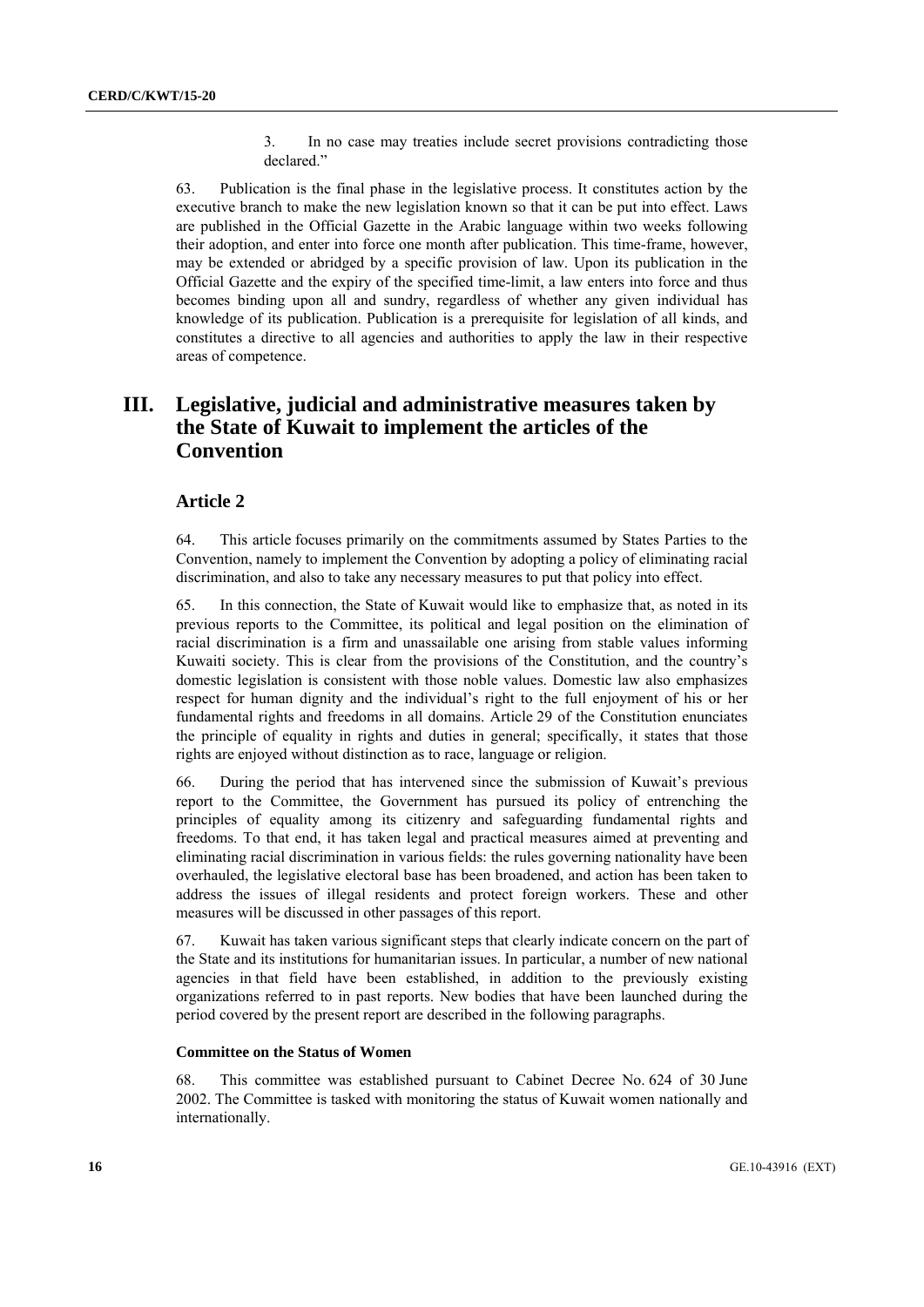#### **Higher Committee for Children and the Family**

69. This committee was instituted pursuant to Cabinet Decree No. 9 of 13 January 2005 authorizing the establishment of a Higher Committee for Children and the Family. Accordingly, the Minister of Social Affairs and Labour issued his Decree No. 55 of 2001 establishing the Committee and specifying its functions, as follows:

- Following up the implementation of conventions and the recommendations of conferences on children, women and the family by the relevant authorities and evaluating the measures adopted in that connection;
- Formulating and following up the implementation of national plans for children, women and the family;
- Setting up a modern database on children, women and the family;
- Proposing and drafting national plans and projects for children, women and the family;
- Reviewing legislation and statutory instruments with a bearing on children, women and the family and tabling proposals aimed at ensuring the effectiveness and development of such legislation and statutory instruments.

#### **Higher Council on the Family**

70. The Council was instituted pursuant to Decree No. 401 of 2006, and is headed by the Prime Minister pursuant to Decree No. 42 of 2007 amending the earlier decree. The Council's remit comprises all matters relating to the family. It works to strengthen family ties, preserve the existence and unity of families, and foster and develop families' capacities, with a view to consolidating social security and stability.

# **Committee on Human Rights**

71. This committee was established by the Ministry of the Interior pursuant to Ministerial Decree No. 1998 of 2001. Its function is to receive complaints containing allegations of violations of human rights, investigate them, and issue opinions on them.

72. In addition, a Human Rights Division has been established within the Ministry of the Interior.

#### **Guest workers' shelter**

73. This institution provides accommodation for foreign workers who have become embroiled in disputes with their employers. The shelter provides them with health care and social, psychological, legal and recreational services until such time as they come to terms with their employers or return to their countries of origin.

# **Telephone hotline for complaints from guest workers and domestic workers**

74. This hotline has been set up to receive complaints from guest workers and domestic workers about disputes between them and their employers, regardless of whether such complaints have to do with their rights as workers or their dignity as human beings. All complaints are examined and referred to the competent authority for appropriate action in accordance with the law.

75. As of the time of preparation of this report, the Ministry of Social Affairs and Labour had announced the founding of four public interest associations concerned with human rights since 2004, including in particular:

• The Human Rights Association of Kuwait;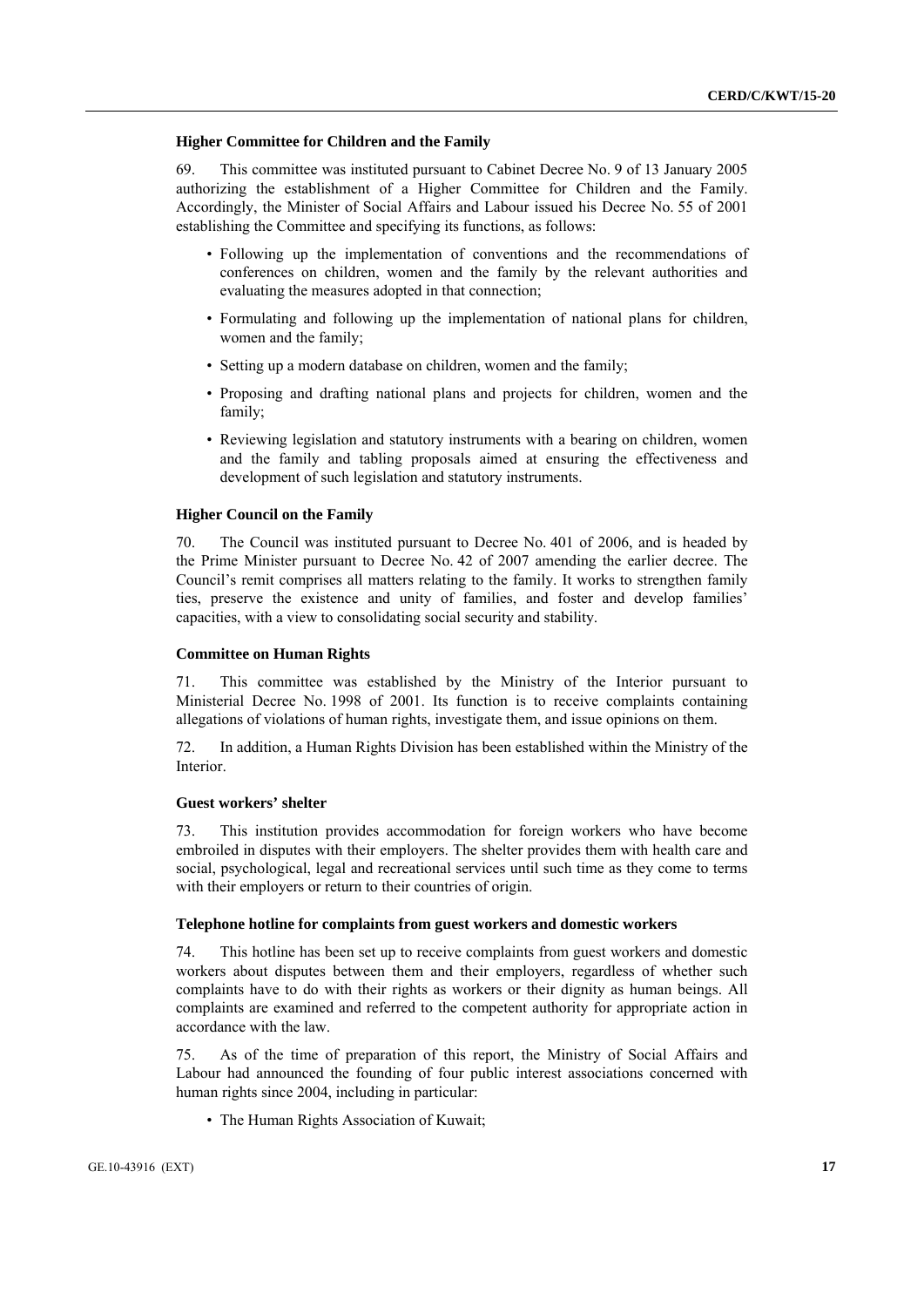- The Kuwaiti Association for the Fundamental Elements of Human Rights;
- The Transparency Association of Kuwait.

## **The Higher Committee on Human Rights**

76. This committee was established by the Ministry of Justice pursuant to Ministerial Decree No. 104 of 2008. The Committee is chaired by the Minister of Justice, and the membership consists of two representatives each from a number of ministries and governmental bodies concerned with human rights. The Committee's areas of competence are spelled out in the above-mentioned ministerial decree; in brief, they include all matters with a bearing on human rights at the national, regional and international levels. Furthermore, for the sake of enhanced effectiveness the Committee has established a number of subcommittees to deal with specific issues.

# **Article 3**

77. Taking its cue from the merciful Shari'a and the words of Almighty God in His holy book, "We have honoured the sons of Adam" (Koran, XVII, 70), and seeking to give material form to modern civilized concepts and values, Kuwait's 1962 Constitution devotes two chapters to the human rights and fundamental freedoms of contemporary Kuwaiti society. Specifically, article 29 states, "All people are equal in human dignity and in public rights and duties before the law, without distinction as to race, origin, language or religion."

# **Article 4**

78. Since its inception, the State of Kuwait has striven to support and strengthen human rights, in step with international innovations and developments aimed at upholding human rights, ensuring that they are firmly rooted in the human consciousness, and eradicating all forms of discrimination. Kuwait has also strengthened and consolidated its relations with the other members of the international community in endeavouring to contribute to the development of human rights. All the country's executive bodies that are concerned with human rights have participated in the task of preventing any attempt to violage or restrict human rights, or who might seek to sow hatred and discord among members of society.

79. The foregoing discussion clearly shows Kuwait's commitment to international principles. Article 29 of the Constitution states, "All people are equal in human dignity and in public rights and duties before the law, without distinction as to race, origin, language or religion."

80. As regards the legislative power, four members of the House of Representatives have tabled draft legislation that would amend the Civil Service Act (Act No. 15 of 1979) by adding a new subparagraph (subparagraph 7) to article 25. The proposed amendment would prohibit officials from discriminating among applicants on the basis of sex, origin, language or religion. The purpose of this amendment, according to the accompanying explanatory note, is to ensure equality among all citizens and persons dealing with officials in all administrative bodies of the State under the provisions of the Act, and to prohibit those officials from discriminating in respect either of the time taken to respond to applicants or of the way their concerns are handled.

81. The explanatory note goes on to state that the draft amendment was written to add a further item to the list of prohibitions incumbent on Government officials under article 25 of the Act. It would become unlawful for employees of any department or agency to discriminate among applicants for any reason; equality in respect of rights would become of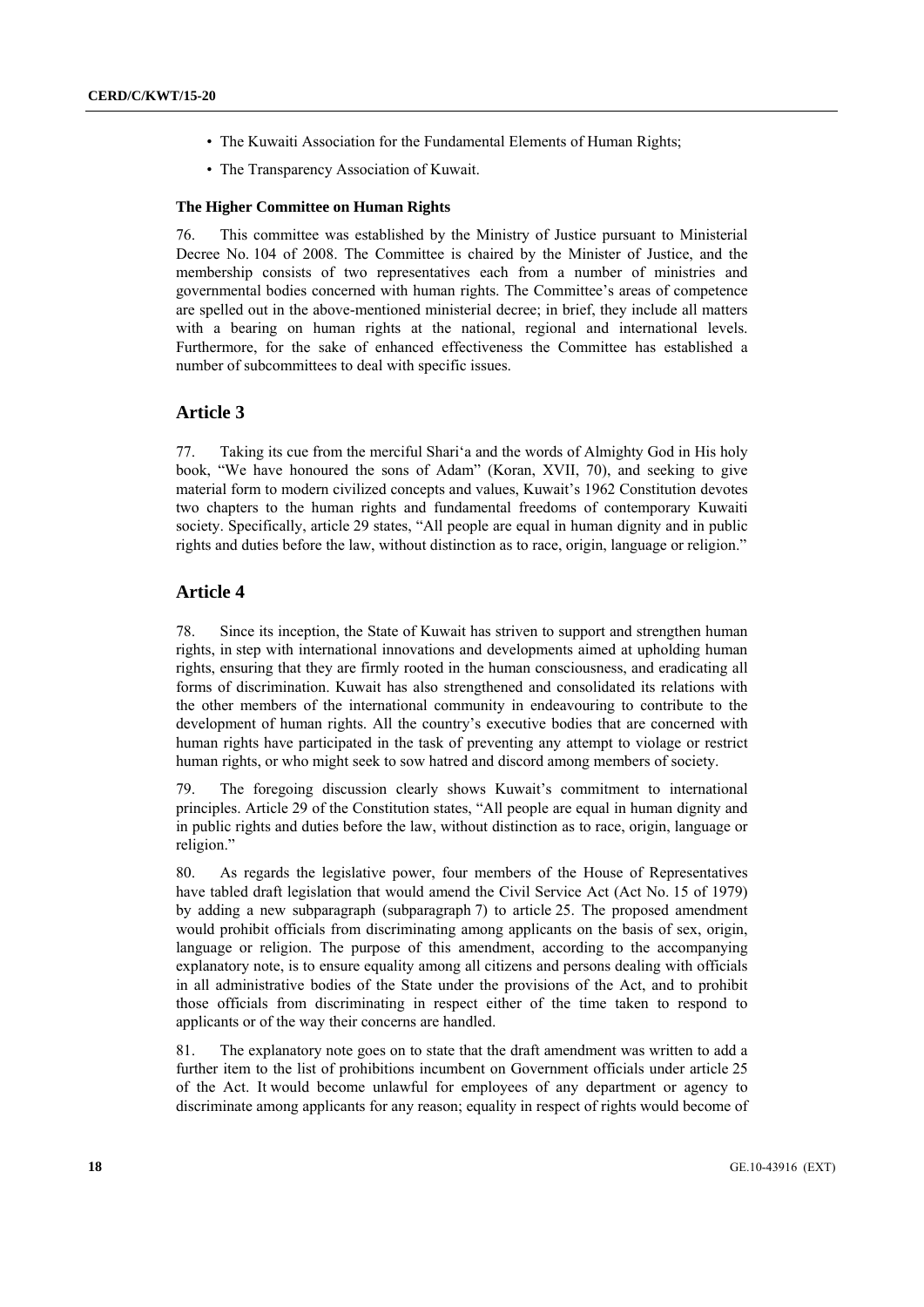the essence of the Act. Discriminatory behaviour was deemed to be on a par with serious offences for which perpetrators are liable to severe penalties under articles 27, 28 and 29 of the Act, ranging from disciplinary measures to criminal prosecution under Kuwait's Criminal Code, where warranted.

82. It is noteworthy that the Civil Service Act and Regulations are examples of legislation that addresses the rights and duties of public officials and enshrines the principle of equality. A series of statutory instruments governing employment in the service of the State have been enacted, the most recent of them Ordinance No. 15 of 1979 as amended and the Civil Service Regulations, besides other statutory instruments designed to supplement them and bring them into force. The Civil Service Regulations do not contain any discriminatory provisions based on gender or origin; the conditions of appointment and performance are the same for all employees. The same applies to rates of pay, allowances, premiums and all benefits in cash or in kind.

83. As confirmation of the importance of women's rights, the Act grants them certain specific types of leave, including family leave, maternity leave and childbirth leave. In addition, a pregnant woman civil servant with a disability is granted special leave under the Persons with Disabilities Act. In the context of the foregoing discussion, the regulations governing civil service employment do not contain any gender-based discriminatory provisions, in accordance with the principle of equality for all, without distinction as to gender, language or religion, that is enshrined in the Constitution.

84. It has been proposed that article 49 of the civil Service Regulations should be amended to provide that women civil servants accompanying their husbands on missions shall be granted leave at half pay, to put them on a footing of equality with male civil servants who are granted leave at half pay when they accompany their wives on such missions. This proposal is still under consideration by the Cabinet.

# **Article 5**

85. This article contains a list of rights and freedoms which States Parties undertake to guarantee to everyone, pursuant to the principle of equality before the law, without distinction as to race, colour, national origin or gender.

86. The status of the rights listed under this article in Kuwait's domestic legislation has been set forth in detail in Kuwait's previous reports on the Convention. Those reports have outlined the provisions of the country's Constitution and laws guaranteeing individuals' enjoyment of these rights on a footing of equality, without distinction as to colour, language or gender.

87. During the period covered in this report, Kuwait has moved expeditiously to strengthen these rights, as may be seen from the paragraphs below.

# **1. Political rights**

88. In the course of the past few years, many developments have occurred in the domain of political rights. Kuwaiti women now exercise their political rights in full as voters and candidates. Indeed, they achieved an unprecedented success in that domain when four women candidates were elected at the 2009 elections. Moreover, women have come to fill senior economic, social and cultural posts; there have been women ministers, deputy ministers, heads of directorates and the like. Women have now begun to participate in political decision-making as well, and this is very significant; there could be no clearer indication of the fact that there is no discrimination in that area.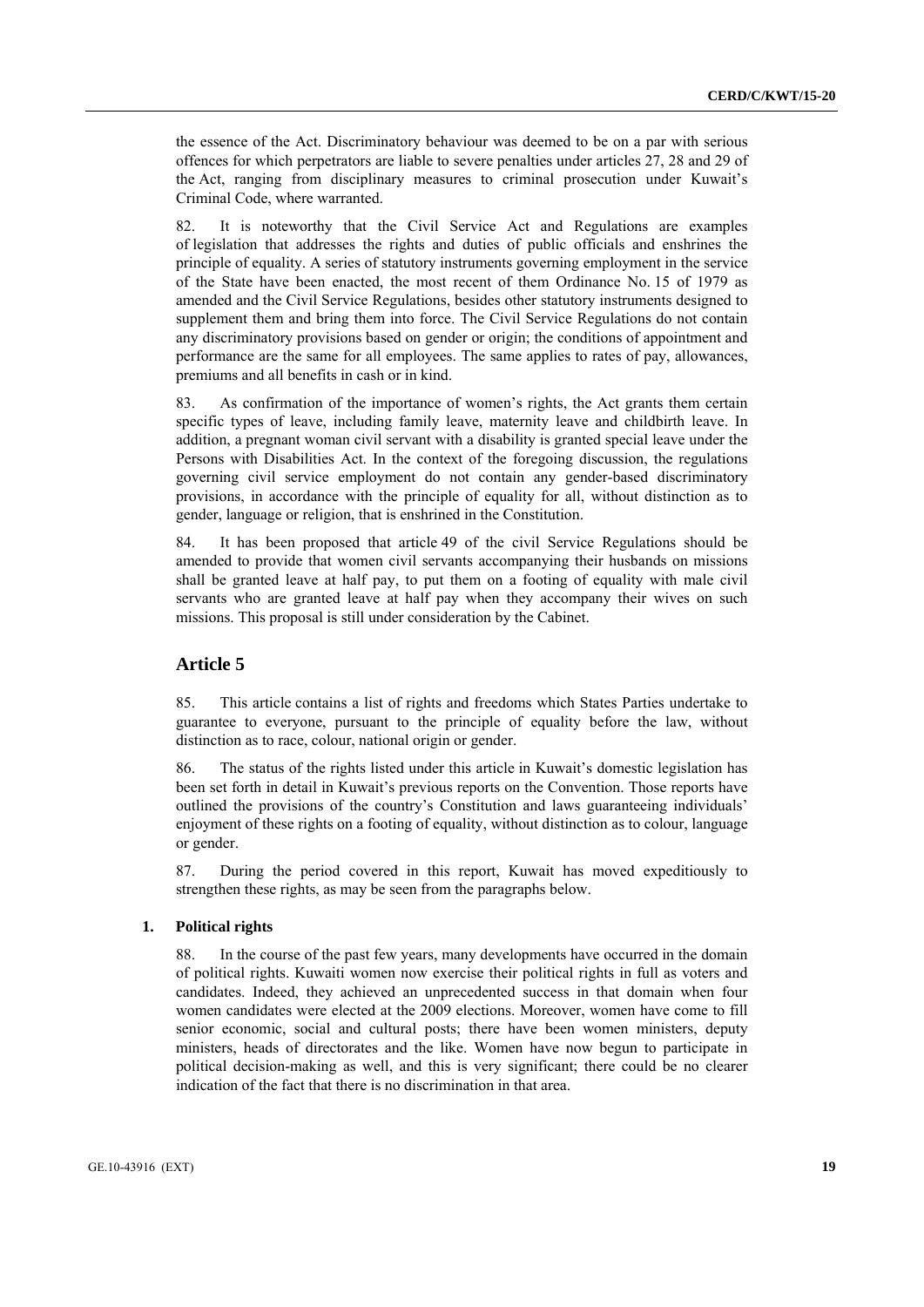#### **2. The right to freedom of movement within the State**

89. The right to reside and travel from place to place with the borders of the State is guaranteed under the Constitution and laws of Kuwait. These statutory instruments do not contain any restrictions on the freedom of citizens and residents to travel and elect a place of residence, except where otherwise provided by law.

90. To confirm the absence of restrictions on individuals' freedom of movement, including that of guest workers, the courts have ruled that a travel document belongs to its holder and cannot be confiscated, and consequently the individual's freedom of movement cannot be impeded. Pursuant to that ruling, the Ministry of Social Affairs and Labour has issued a decree prohibiting employers from taking workers' passports; any employer who does so will incur liability under the Private Sector Employment Act and its implementing regulations.

## **3. The right to nationality**

91. The State of Kuwait attaches great importance and concern to this humanitarian aspect. As part of the task of eliminating discrimination between individuals in society, a number of amendments to the Nationality Act (Act No. 15 of 1959) have been adopted with a view to ensuring that Kuwaiti nationality is granted to everyone entitled to it by law. In addition, a number of Amiri decrees have been issued bestowing Kuwaiti nationality on certain individuals. These are outlined below:

- A decree adding an article 7 bis to Act No. 11 of 1999, providing that Kuwaiti nationality shall be granted to the children and grandchildren of naturalized persons who have not had an opportunity of acquiring it under the provisions of the Nationality Act; where they fulfil the conditions set forth in that Act;
- Amiri decree No. 256 of 1999, issued on 2 October 1999, granting Kuwaiti nationality to 366 persons under article 5(2) of the Nationality Act (Act No. 15 of 1999) as amended. Under the decree, Kuwaiti nationality was granted to children whose mothers were Kuwaiti citizens but whose fathers were not;
- Amiri decree No. 211 of 1999, granting Kuwaiti nationality to 102 individuals under article 7 bis of the Nationality Act. Under this decree, Kuwaiti nationality was granted to persons who had reached their majority at the time their fathers acquired Kuwaiti nationality through naturalization;
- Decree No. 138 of 1999, granting Kuwaiti nationality to the children of widows and mothers of martyrs;
- Amiri decree No. 271 of 2000, issued on 13 October 2000, granting Kuwaiti nationality to 279 individuals under article 5 of the Nationality Act;
- Decree No. 4 of 2000, granting Kuwaiti nationality to 14 individuals who were members of martyrs' families;
- Act No. 21 of 2000, promulgated on 3 June 2000, amends paragraphs 2, 3 and 4 of article 5 of the Nationality Act for the purpose of instituting equality in granting Kuwaiti nationality to the children of Kuwaiti women married to foreign husbands in cases where the husband is a prisoner, or has divorced the wife irrevocably, or is deceased.

92. The amendment provides that residence must be maintained until the child in question reaches the age of majority. It also provides that the Minister of the Interior may treat eligible minors in the same way as Kuwaiti citizens. Under the amendment, the year 1965 is set as the threshold date of residence in Kuwait for applicants for Kuwaiti nationality: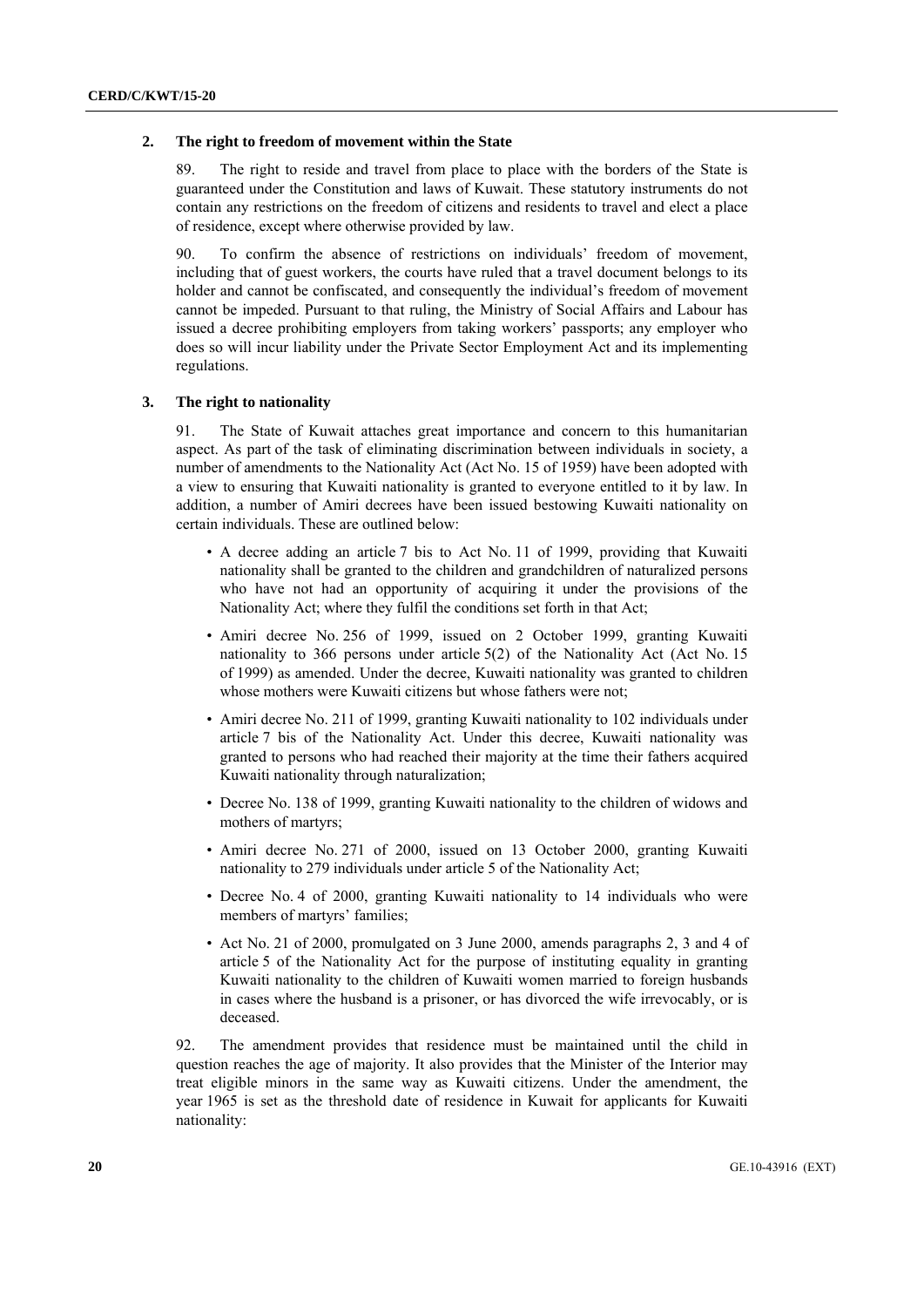- Act No. 22 of 2000, promulgated on 3 June 2000, establishes the number of applicants who may be granted Kuwaiti nationality in the year 2000 under article 5(3) of the Nationality Act;
- Act No. 33 of 2004 amends article 7 bis of Amiri decree No. 15 of 1959, the Nationality Act. The amendment makes "justified residence" a prerequisite for the acquisition of Kuwaiti nationality. Justified residence is defined as ordinary effective residence for a period of not less than fifteen years before the date of promulgation of the Act. This ensures that Kuwaiti nationality is not granted to any person who does not have an up-to-date residence permit.

93. The Government has sought to address the problem of unlawful residents by enacting legislation that seeks to create solutions, crowned by Amiri decree No. 58 of 1996, which established the Executive Committee on Unlawful Resident Affairs. The Committee is tasked with devising solutions to this problem, having regard to its various humanitarian, security-related, social, cultural, economic, ethical, national and even international aspects and consequences, both now and in the future.

94. To address the situation of illegal aliens, the Committee is taking executive measures consistent with the general framework, principles, structure, standards and decisions adopted by the Cabinet in this matter, having regard to the requirements of the national interest, and is monitoring the implementation of previously issued Cabinet decisions relating to the group in question.

95. The State of Kuwait insists that the solution to this problem can emerge only from a comprehensive approach encompassing a solution to various problems and issues with a bearing on the sovereignty, security and stability of the State. Starting from the comprehensive framework adopted by Kuwait, a number of practical steps have been taken in an effort to arrive at a definitive solution that addresses the problem at its roots, one that is based on a number of key principles and elements, including in particular the principle that a valid legal situation with respect to work and residence in the country is an essential prerequisite for all non-Kuwaitis; respect for the law and the country's sovereignty demand no less.

96. Under ministerial decree No. 779 of 2005, issued on 14 June 2005, a committee known as the Joint Committee on the Granting of Kuwaiti Nationality was established. The committee's mandate was to study and scrutinize all applications for Kuwaiti nationality through the naturalization process as laid down in the provisions of articles 3,  $5(a)(b)$ and (c), 7 *bis* and 8 of Amiri decree No. 15 of 1959, the Nationality Act as subsequently amended. The Committee's membership includes the Secretary of the Executive Committee on Unlawful Resident Affairs.

97. The members of this group enjoy all forms of welfare, and they are not subjected to any form of racial discrimination, thanks to the firmly-rooted humanitarian, civilized principles that govern Kuwait's dealings with all those who live in its fortunate territory. Indeed, Kuwaiti society has been shaped by a long history filled with humanitarian initiatives, open-handed generosity, and willingness to provide aid and succour to those in need throughout the world. With its humanitarian, Islamic and national traditions, and taking into account the right of all those living within its borders to human dignity, Kuwait has translated its principles into reality by allowing the children of unlawful residents employed in State ministries to be educated at public schools on the same footing as their Kuwaiti counterparts and with the same rights and duties. Moreover, a charitable fund was established in 2003 to subsidize education. The fund, which is overseen by the Ministry of Education, the Public Foundation for Endowments and the Executive Committee on Unlawful Residents Affairs, provides for the education of the children of employees in other sectors. In 2008-3009, a total of 20,096 such children were provided with an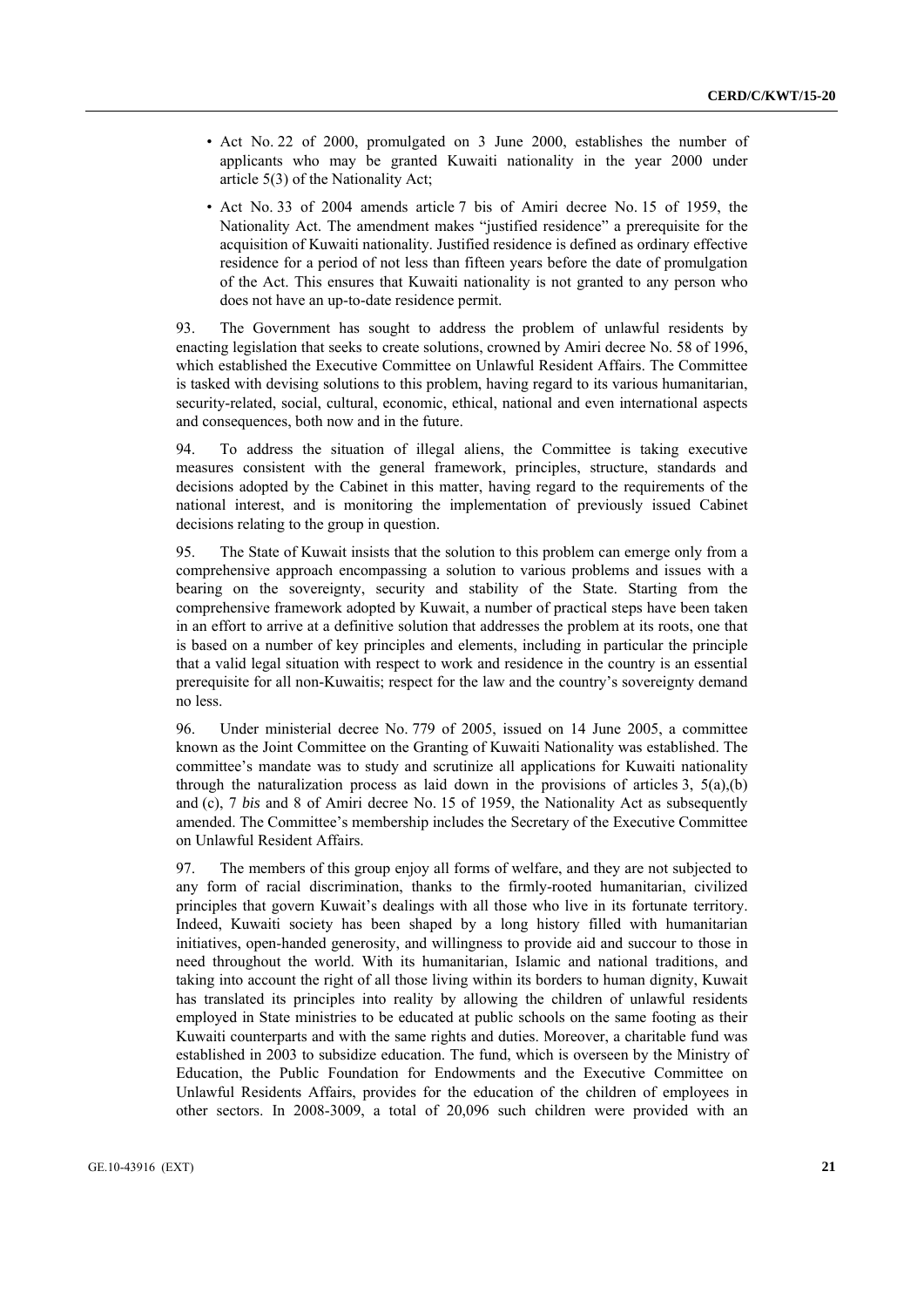education, at a total cost of \$15 million. With regard to health care, a charitable fund was set up for the children of unlawful residents in need, serving more than 60,000 beneficiaries at a total cost of \$6,320,000.

98. As will be clearly seen from the foregoing discussion, the Government of Kuwait has not been slow to offer a helping hand to this group, providing it with assistance in all areas, and not subjecting it to discrimination of any kind, in accordance with the provisions of articles 2 and 5 of the Convention.

## **4. The right to own property**

99. The right to own property, alone as well as in association with others, is guaranteed for all citizens of both sexes. There are no legal obstacles or barriers to the right to own property. Previous reports have documented the legislative guarantees of that right, which is enshrined in Kuwait's statutory instruments and fully protected, and consequently inviolable.

#### **5. The right to freedom of peaceful assembly and association**

100. The right to freedom of peaceful assembly and the right to form and belong to associations is safeguarded by Kuwait's Constitution and laws. Act No. 24 of 1962, the Public Benefit Clubs and Associations Act, was adopted in keeping with the State's belief that civil society institutions are social partners in all activities which promote and give effect to freedom of expression and opinion and help to disseminate a culture and awareness of citizenship rights and social solidarity. The Act furthermore expresses the State's faith in the important role of these associations in promoting human rights and raising public awareness. As of the end of October 2009, there were 140 such associations with separate legal personality and objects of various kinds. These associations can be grouped as follows:

- Occupational associations (18);
- Women's associations (5);
- Associations for persons with special needs (8);
- Charitable associations (10);
- Charities with a specific object (67);
- Sociocultural associations (29);
- Arts associations (3).

101. Over the past financial year, the State has provided these associations with over \$17 million in the form of annual subsidies for their participation in regional and international conferences and meetings.

102. Moreover, there is a tendency for the competent authorities to announce the establishment of new public benefit associations, on the principle of providing opportunities for all sectors actively engaged in or wishing to embark on voluntary humanitarian service work, supplementing the activity of civil society.

# **6. The right to work, to free choice of employment, to just and favourable conditions of work, to protection against unemployment, and to equal pay for equal work**

103. Kuwait has taken a number of measures aimed at securing more safeguards for workers. In the first place, there have been a number of amendments to the Private Sector Employment Act enabling every immigrant worker to change his residence permit from one sponsor to a different one without the consent of the original sponsor, but only after a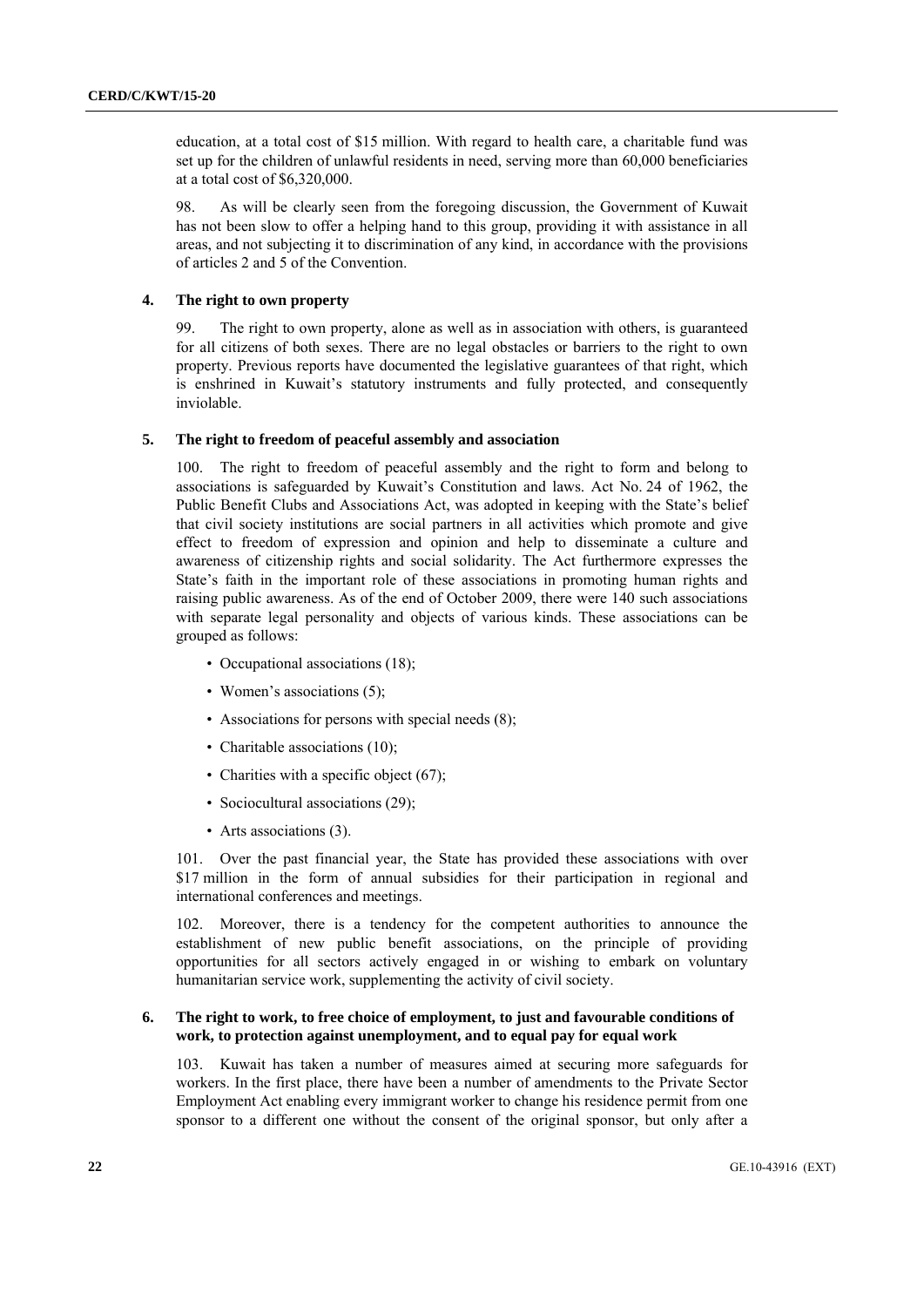specified period of time. This privilege has been made available under Ministerial Decree No. 179 of 2009, which provides that the worker may change to a different sponsor in place of his original sponsor after three years have elapsed. Kuwait has taken these measures out of respect for and compliance with the various human rights instruments dealing with them. Similarly, in adopting the new Private Sector Employment Act, which was passed by the National Assembly at its second reading on 23 December 2009, replacing the previous Act (Act No. 38 of 1964), Kuwait's legislature set out to establish a public body charged with organizing labour force affairs in general, and guest worker affairs in particular, with a view to regulating the recruitment and employment of workers in the private sector and eliminating the negative effects resulting from the sponsorship system.

# **7. The right to form and join trade unions**

104. The right to form trade unions and participate in their activities is safeguarded under the Constitution and laws of Kuwait. Under article 43 of the Constitution, freedom to form unions on a national basis and by responsible means is guaranteed in accordance with the conditions and in the manner specified by law. The Kuwaiti legislature has thus safeguarded that right for all individuals, whether Kuwaiti or non-Kuwaiti, with no distinction as to origin, race or nationality. Moreover, every individual may join such a trade union of his own free will, without restriction or compulsion. The Private Sector Employment Act (Act No. 38 of 1964) applies this constitutional principle in its chapter 13, which regulates trade unions, procedures for forming them, and conditions governing membership.

105. There can be no doubt that trade unions in Kuwait freely pursue their activities and work. They exercise their functions and practise their rights fully; they express their opinions by such means as they see fit. The law does not impose any restrictions on that right, except as provided under article 73 of the Act, which prohibits trade unions from engaging in political, religious or sectarian activities. The reason for this restriction is that a trade union is founded basically to defend workers' rights and interests within the workplace setting and to improve their financial and social situation, regardless of their nationality, religion or other factors.

106. Act No. 11 of 2003, an Act to amend certain provisions of the Private Sector Employment Act (Act No. 38 of 1964), was promulgated on 22 April 2003. Under the 2003 Act, article 69, paragraph 2, of the Private Sector Employment Act was amended to make its provisions applicable to employees and workers in the governmental and petroleum sectors, in so far as those provisions are compatible with other provisions of law governing their affairs.

107. Under the amendment, the right to form employers' associations and to organize trade unions is guaranteed for employees and workers in the governmental and petroleum sectors, whereas formerly that right had not been available to them.

108. In the light of this amendment, a number of new unions have been founded in conformity with the conditions set forth in the Act. Civil servants who have formed unions to date include the employees of the Ministry of the Interior, the Ministry of Trade and Industry, the Ministry of Justice, the Public Authority for Investment, the Public Authority for Applied Education, the National Council for Culture, Arts and Letters, the Kuwait Institute for Scientific Research, the Kuwait Ports Authority, the Public Authority for Housing Welfare, the Public Authority for Industry, the Kuwait Gulf Oil Company, the Kuwait News Agency, the Public Authority for Civil Information, the National Assembly Secretariat Employees Union, the Kuwait Petroleum Company, the Civil Aviation Employees Union, and finally the Public Authority for Minors Affairs Employees Union.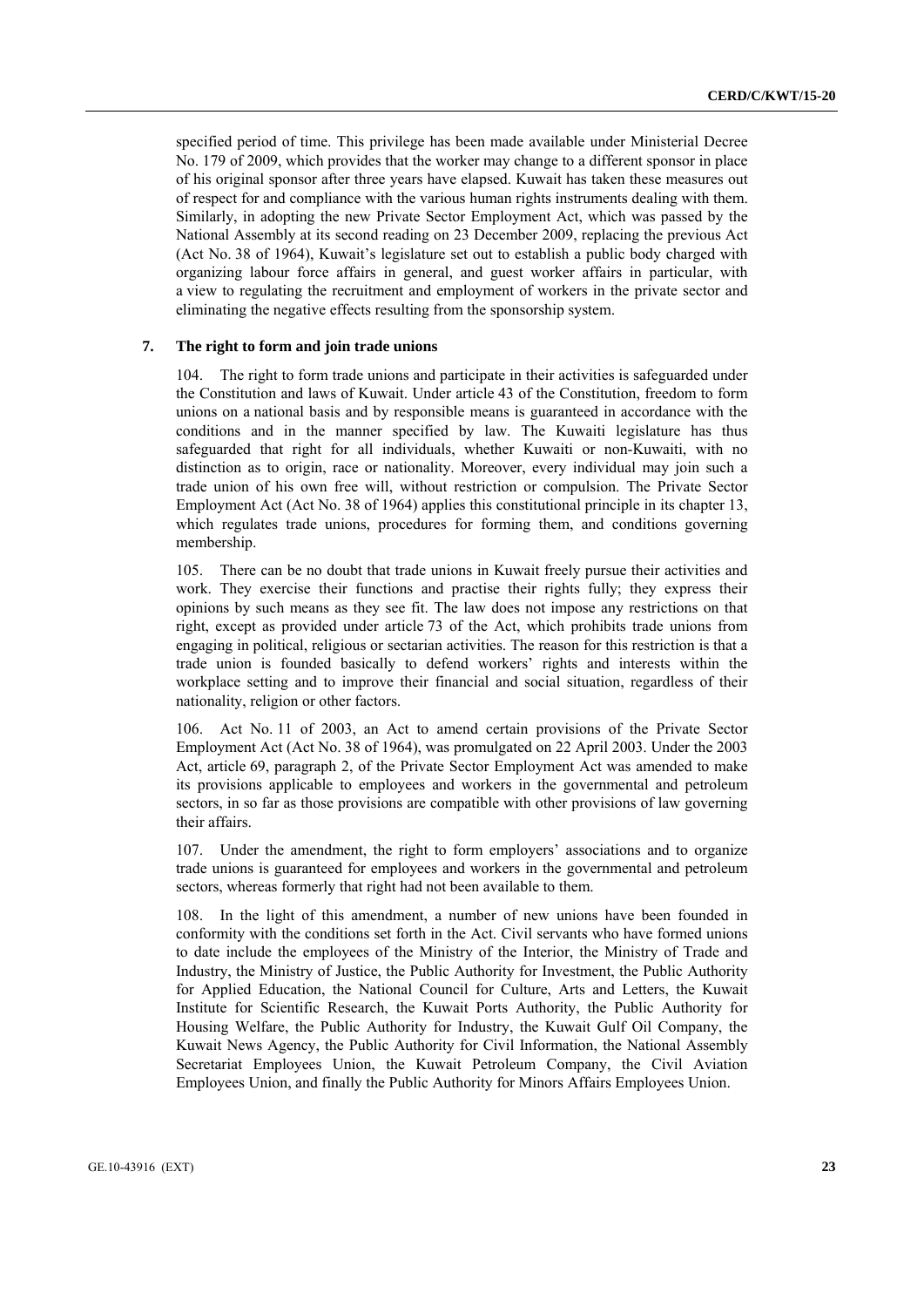109. At the time of preparation of this report, Kuwait had 59 trade unions and 41 employers' associations.

110. In keeping with international trends in this area, Kuwait has ratified the relevant international conventions in the context of the International Labour Organization, namely:

- C87, the Freedom of Association and Protection of the Right to Organize Convention (1948);
- C144, the Tripartite Consultation (International Labour Standards) Convention (1976).

# **8. The right to housing (fundamental aspects of equality among citizens and the welfare of Kuwaiti women in the provisions of law on housing welfare and regulations made thereunder)**

111. The State of Kuwait has enacted various laws aimed at eliminating all forms of discrimination against women. These include Cabinet Decree No. 1 of 1987, which provides that a Kuwaiti woman married to a non-Kuwaiti husband may continue, with her family, to occupy rented Government housing, despite the fact that they do not constitute a Kuwaiti family, and also that the head of the family (the husband) is responsible for providing suitable accommodation for his family. In such cases, accommodation is made available through the Public Authority for Housing Welfare.

112. Measures to secure families' welfare are taken in implementation of constitutional provisions. The Constitution describes the family as one of the fundamental constituents of society; indeed, in article 9 the family is stated to be "the cornerstone of society". Accordingly, the State is concerned with families and provides them with safe, appropriate housing.

113. It is true that Kuwaiti law in the area of housing welfare provides housing benefits for Kuwaiti families only. None the less, the State provides for benefits to widowed or divorced Kuwaiti women formerly married to non-Kuwaiti husbands, through the measures outlined below:

(a) Allocation of suitable Government housing (on a rental basis) for the abovementioned groups of women, and also for families with numerous children in cases where the family breadwinner is dead or absent or where support is warranted on other grounds;

(b) Under articles 14, 15 and 35 of Act No. 47 of 1993, benefit is made available for women under certain conditions:

Article 14: The Public Authority for Housing Welfare shall provide suitable accommodation for the benefit of every Kuwaiti woman with a disability where she is married to a Kuwaiti citizen and has children by him;

Article 15: Special priority in respect of applications for housing welfare shall be given to the families of martyrs, orphans and disabled persons.

Article 33: A home ownership document shall be issued to the woman in the event of her husband's death, where there are no children.

(c) After the death of a Kuwaiti woman who has been allocated housing welfare benefit, the entitlement to the benefit is retained by her children, even where they do not possess Kuwaiti nationality. Every child may remain in the house until his or her marriage, or until he or she reaches 26 years of age, or until graduation where he or she is a student. It thus appears that the members of the woman's family, even though not possessing Kuwaiti nationality, are secure in their home, provided their mother was a Kuwaiti citizen;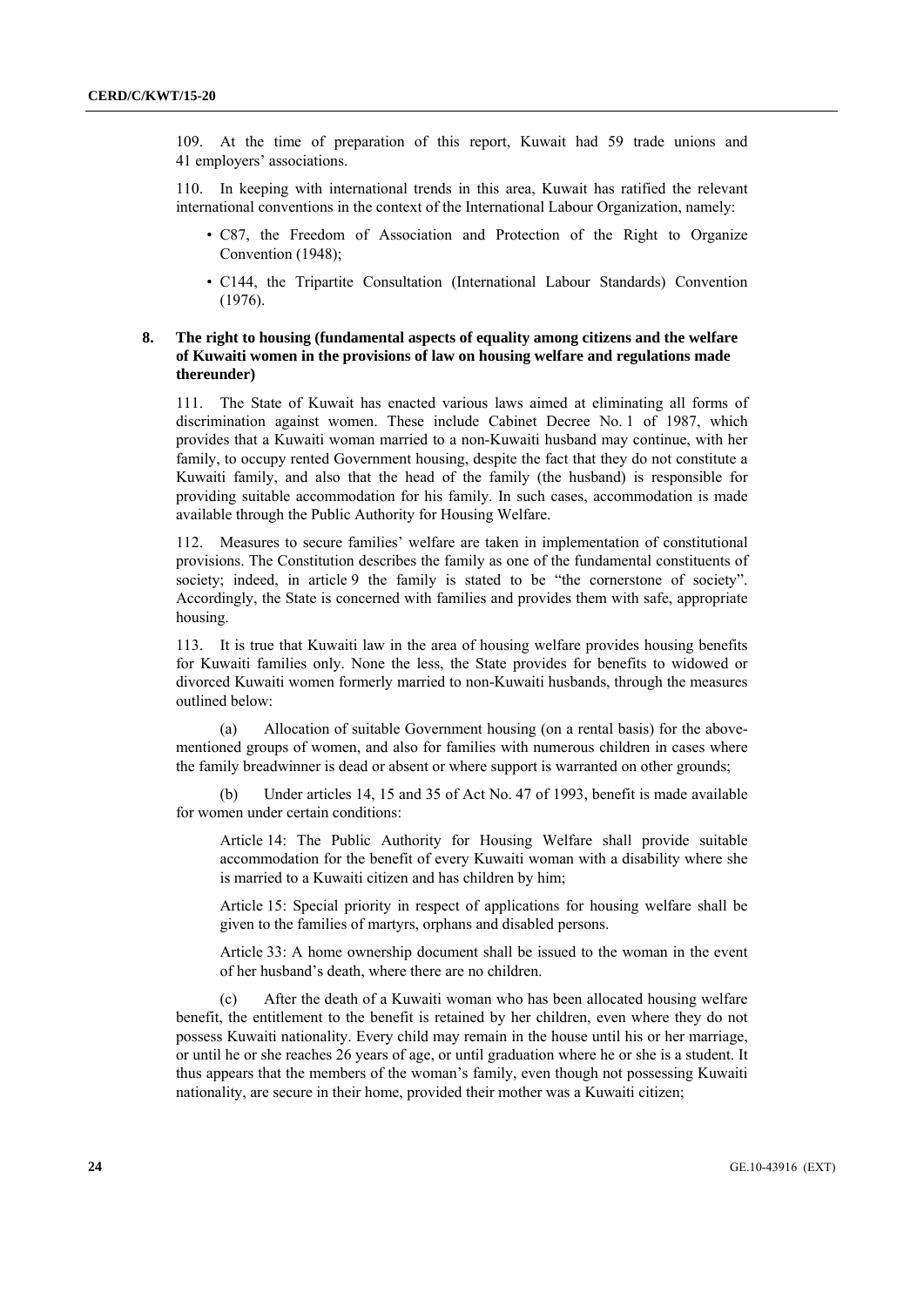(d) Under a decree issued by the Minister of State for Housing Affairs (No. 564 of 1993), the family of every woman with a disability is eligible for suitable housing benefit;

(e) Under Act No. 45 of 2007 (an Act to amend certain provisions of law governing housing welfare benefit), the Authority is currently proceeding with the establishment of a corporation to execute a housing unit construction project. Ten thousand units are to be built for eligible Kuwaiti women and other persons. This will be a state-ofthe-art integrated services project;

The Authority scrutinizes legislative amendments to the provisions of law governing housing welfare benefit in an effort to find legally valid means to the following ends:

1. Providing housing welfare benefit for Kuwait women who would otherwise not be entitled to it, specifically:

- Where the woman is married to a non-Kuwaiti and has had children by him;
- Where the woman has a disability, is married to a non-Kuwaiti and has had children by him;
- Where the woman has children;
- Where the woman is divorced and has children;
- Where the woman has never been married and is in need of accommodation.

(g) Under Ministerial decree No. 752 of 2006, a committee to consider applications from women who are Kuwaiti citizens seeking Government houses or apartments for their own accommodation was established:

(h) The Authority works in cooperation with the National Assembly's Committee on Housing Affairs, committees on the status of women and committees on social affairs with competence in the following areas:

1. Monitoring status of women cases (as regards the particular aspect of the availability of suitable housing);

2. Action to develop a data base on cases and situations of women and their families with a view to making housing welfare benefit available to them;

3. Establishment of a documentation centre containing information on cases and grounds for eligibility in order to determine response priorities;

4. Monitoring all draft legislation and relevant draft recommendations;

5. Monitoring recommendations adopted by conferences with a bearing on women's rights, and detailed examination of any that fall within the competence of the Authority.

114. Kuwaiti women's rights in the matter of housing are set forth in the following statutory instruments:

- The Housing Welfare Benefit Act (Act No. 47 of 1993);
- The above-mentioned Housing Welfare Benefit Regulations (Ministerial Decree No. 564 of 1993);
- Regulations governing the issue of property titles to one spouse where the other spouse is deceased and there are no children (Ministerial Decree No. 470 of 1995).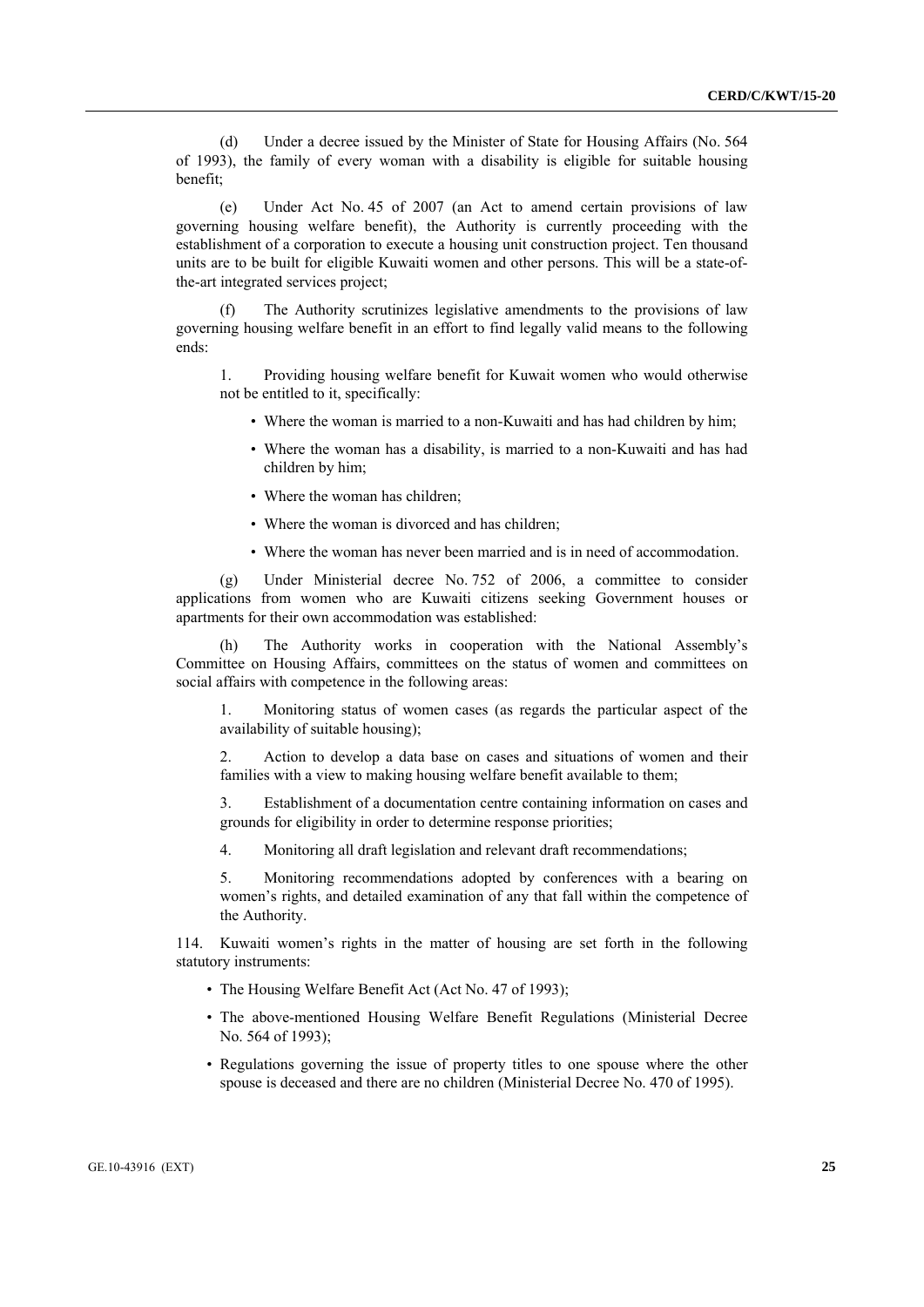#### **9. The right to health care services**

115. The State of Kuwait regards health care services and medical care as important matters. These services are available to all members of society, without distinction. The State ensures that they are provided free of charge to all Kuwaiti citizens and for nominal fees to non-Kuwaitis.

116. Illustrating the State's concern with health care services, the Government has expanded and developed various categories of them, both preventive and curative, and has encouraged the private sector to play its part, which it has done, primarily by building hospitals and medical centres. Some particularly noteworthy achievements in the area of health care, showing how service delivery has kept pace with needs, are outlined in the paragraphs below:

- New health care centres have been opened to reflect population distribution and the growth of communities; in addition, previously existing health care centres have been reopened after having been refurbished and re-equipped to meet primary health care service requirements;
- In every health district there are now some centres that remain open 24 hours a day;
- The Central Primary Health Care Directorate has been restructured with a view to the development of new work programmes that respond to users' service needs, thereby making optimal use of available resources;
- Training programmes for doctors working in primary health care are given priority by the Ministry of Health, which is the agency responsible for public health in the State of Kuwait. The training is delivered in the form of courses organized in response to doctors' needs, and is deemed to constitute continuing medical education;
- The services delivered by primary health care centres have been developed with a view to responding to the growing diversity of users' needs. These centres now include maternal health, diabetes, hypertension and anti-smoking clinics, wellness clinics, and gerontology clinics, besides continuing family medicine services, paediatric care, school health services, and dental clinics for persons with special needs;
- Establishment of an electronic file of persons who consult primary health clinics;
- The State has made a particular effort to provide a suitable environment for the private sector, hoping to attract private investment in the field of health care services. Accordingly, specialized health care centres to treat specific disorders have been founded with financial input from the private sector and a number of Kuwaiti individuals. In addition, a number of community clinics have been opened, and existing hospitals expanded.

117. As a further illustration of the State's constant concern for all persons residing within its territory, a charitable fund has been established to provide health care, free of charge, to all residents who need it. Under Act No. 1 of 1999, the Resident Aliens Health Care Insurance Act, the delivery of health care services to resident aliens is subject to supervision by the Ministry of Health. Private-sector employers are required to pay the fees for those services for their own employees and other persons for whom they are responsible. They are prohibited from collecting such fees from such employees or other persons.

118. The State's determination to ensure that guest workers receive health care free of charge or for a nominal consideration appears clearly from the new Private Sector Employment Act recently adopted by the National Assembly. Under the Act, every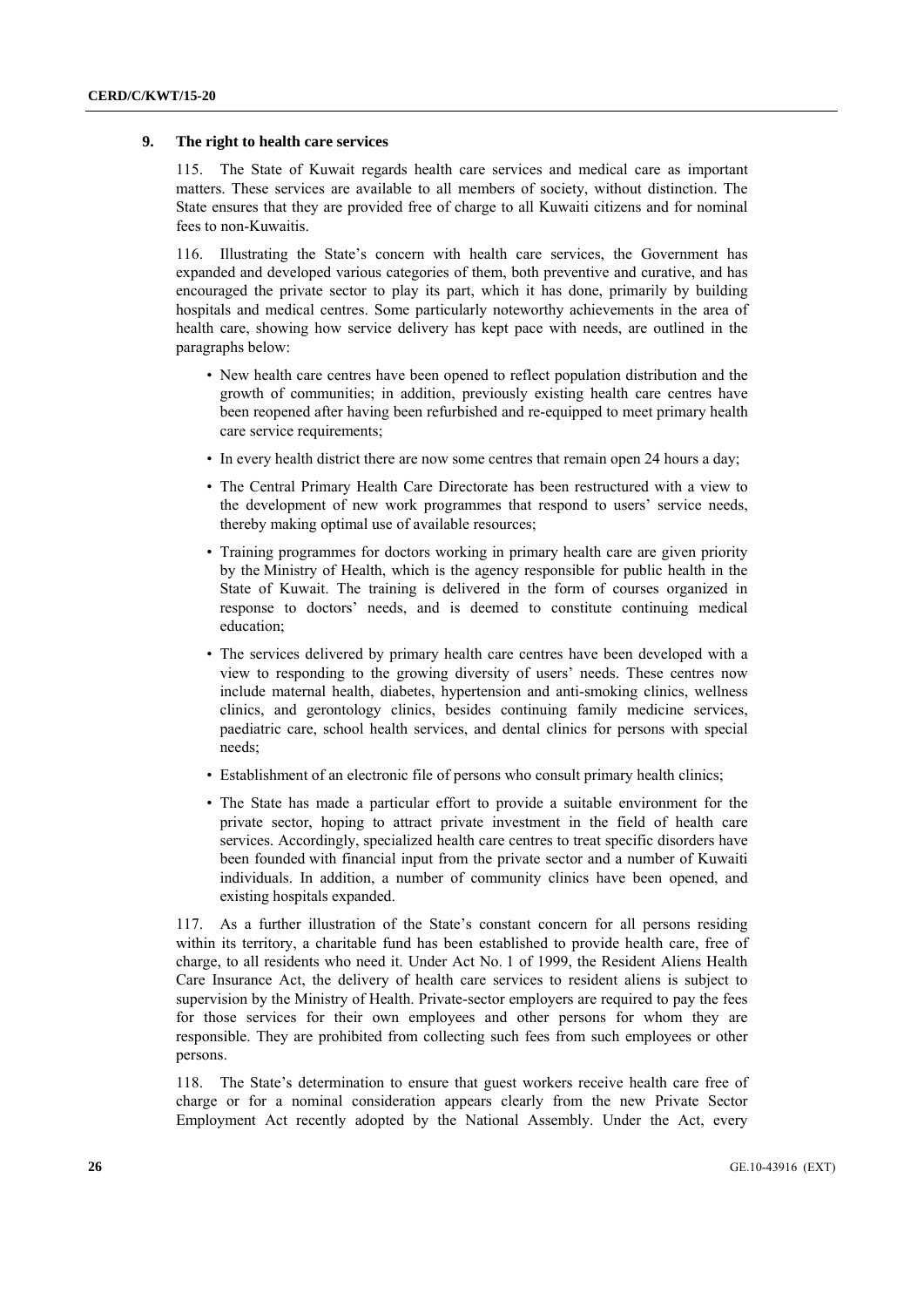employer is required to provide health insurance coverage for his workers. Employers have thus been relieved of the heavy financial burden of defraying their employees' health care expenditures directly.

119. The reason why the State of Kuwait provides citizens and residents with health care services free of charge is that such services are essential to maintain the life and health of individuals and society. They continue to be provided despite the various preventive methods now available, thanks to recent advances in medical science, and despite the fact that technological progress world-wide has greatly increased the cost of pharmaceuticals, modern medical equipment and consultations with physicians in various branches of the field, to say nothing of the increased costs resulting from population growth.

# **10. The right to social security and social services**

120. As a general rule, Kuwait's social insurance system makes no distinction between women and men in terms of their rights and duties. In cases where a distinction is made, it is ordinarily for the benefit of the woman concerned ("positive discrimination") and justified on solid grounds. For example, a married woman or one who has children to support is entitled to a retirement pension earlier, in terms of her years of service and age, than her male counterpart, and earlier still where she is looking after a husband or child with a disability, because of her circumstances and the family burdens she has to bear.

121 In addition, where the father or mother is dead, the social security institution will pay each daughter a "marriage grant" to help defray the expenses associated with marriage. Sons, for their part, do not enjoy a similar entitlement. Furthermore, a widow may always retain her share of her late husband's estate and any other benefits to which she may be entitled in addition to her own earnings or retirement pension.

Upon the death of a wife, her pay entitlement is distributed among her dependants, including her husband and children, creditors, and her brothers and sisters, where the requisite conditions are met. The institution also pays a death benefit to expedite the liquidation of her family's affairs until the formalities associated with termination of her pension are completed. Women are treated on an equal footing with men in this respect.

123. The State of Kuwait's development and social care systems are used to provide social assistance to all those who need it, as outlined below:

- Under the Constitution, citizens are entitled to social security and social assistance in old age, sickness, or inability to work (article 11). Act No. 61 of 1976, the Social Security Act (the legislative authority for the Public Authority for Social Security, which applies the Social Security Regulations) was enacted to give effect to this constitutional provision. Kuwaitis employed in the Government sector or the private sector are entitled to social security coverage.
- As regards social services, the State of Kuwait has broken new ground in the area of social services, especially in cases involving groups needing special care, such as the elderly and persons with disabilities, pursuant to article 11 of the Constitution. With respect to care of the elderly in particular, Act No. 11 of 2007, the Senior Citizens Care Act, enshrines many social care principles and includes various provisions aimed at ensuring that members of that group receive optimal care and protection, including in particular:
	- Shelter care: all services are provided around the clock. A total of 35 individuals have received this type of care;
	- Day care: this is a service for the benefit of another group of elderly people who live with their families but receive services provided at the institution, such as physiotherapy;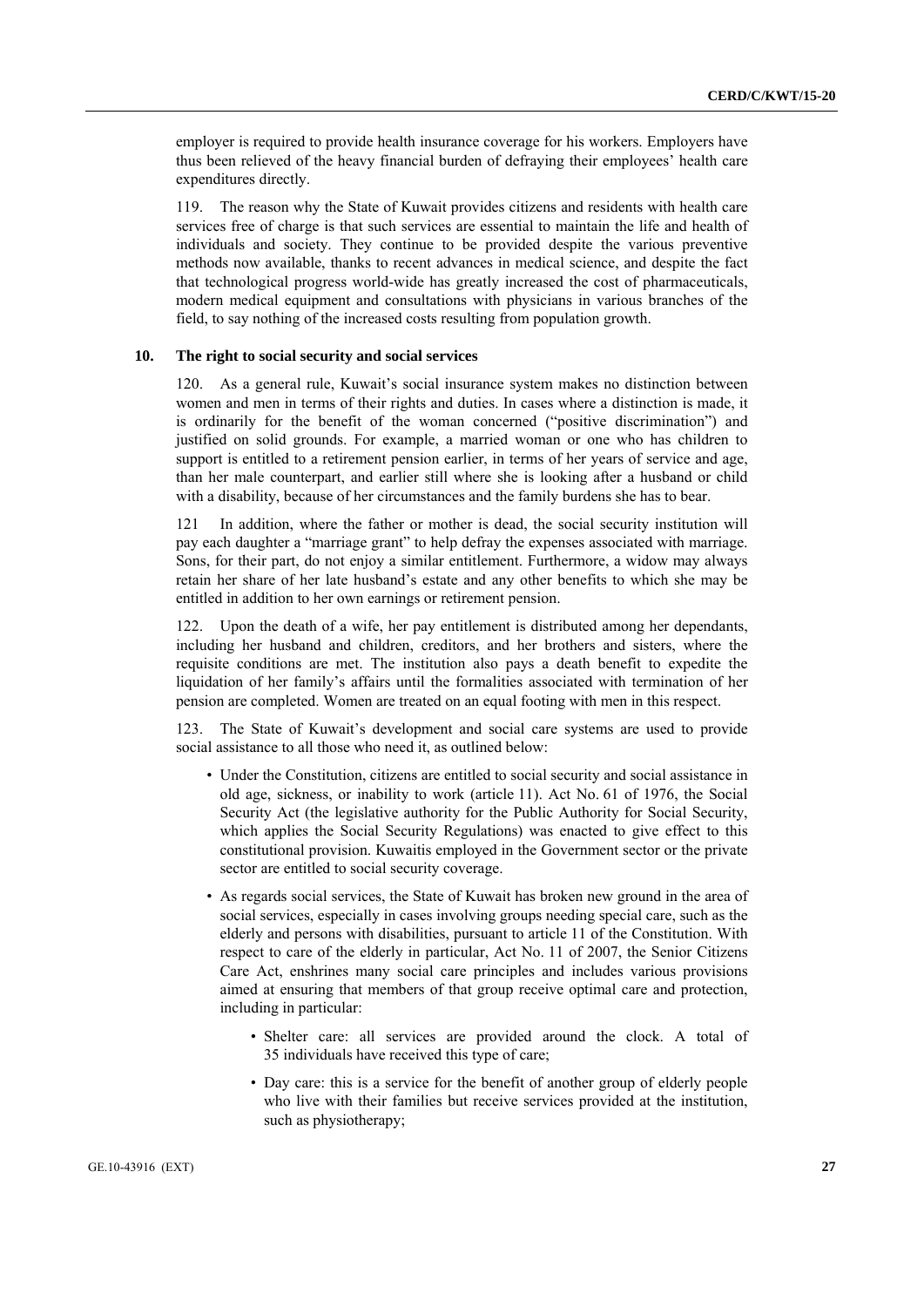- Home care: this is considered to be a model of the services that are provided free of charge. It includes health, psychological and social aspects, equipment and financial support, with emphasis on the interrelationship between the family and society, with the elderly person living with his or her own family. The State, represented by the Ministry of Social Affairs and Labour (Senior Citizens Care Directorate) provides care for elderly people in their homes. In 2009, a total of 2,516 elderly people received this type of care. The Directorate has team of trained physiotherapists who visit senior citizens in their homes free of charge; there were over 10,000 such physiotherapy sessions in 2009.
- Proximate care: a follow-up system for providing guidance and counselling in cases that have been left to institutions;
- Legal care: is available to senior citizens under the guarantee of legal care provided by Kuwaiti law. It covers cases of incapacity, providing a deterrent to inappropriate behaviour toward the elderly. The Senior Citizens Care Act provides that a person may be appointed to be responsible for the care of an elderly person; that person may be one of his or her immediate family or other relative, and is entrusted with power of attorney in respect of his or her financial affairs. The Act also makes provision for penalties if the person with power of attorney is found to have neglected his duties.

125. It is noteworthy that the State of Kuwait's experience in the field of elder care has been internationally acclaimed, and many other States have sought to benefit from it. In providing various forms of elder care through the Ministry of Social Affairs and Labour, the State demonstrates its concern to provide a natural social environment for senior citizens, and thus to integrate them as one of the fundamental components of society.

126. In addition to the foregoing, State institutions, most notably the Ministry of Social Affairs and Labour, provide citizens with financial assistance where warranted by their situations. This is one aspect of the State's responsibility for providing a life of dignity for families and individuals who are unable to meet their own needs, including in particular widows and divorced women. The State has also developed a public assistance system, amending the Public Assistance Act to make provision for an adequate standard of living.

In addition to the governmental social services described above, there are a number of other agencies that provide effective supporting services in society. Some of these are listed in the paragraphs below.

#### *Beit al-Zakat*

128. Beit al-Zakat was founded on 16 January 1982, and has pursued its charitable activities ever since. It occupies a leading, pioneering position in the field of *zakat* (Islamic charitable tax), providing financial and in-kind assistance to needy persons, and also providing health care insurance coverage through a dedicated charitable fund and supporting other charitable associations and institutions. In addition, it provides external services, such as adoptions for orphans, and supports other Islamic institutions. Beit al-Zakat has contributed to social development. Through its charitable work at the highest levels, it fosters a spirit of solidarity and mutual understanding among the individuals who make up society, and thereby promotes stability and advancement.

129. Beit al-Zakat has garnered many awards as a result of its unstinted generosity. It has headed the list of reform accomplishments by governmental institutions and agencies, and it has won the Bahrain Prize for humanitarian work by Gulf Cooperation Council States. It has also won the Jaber Prize, which is awarded to independent governmental agencies.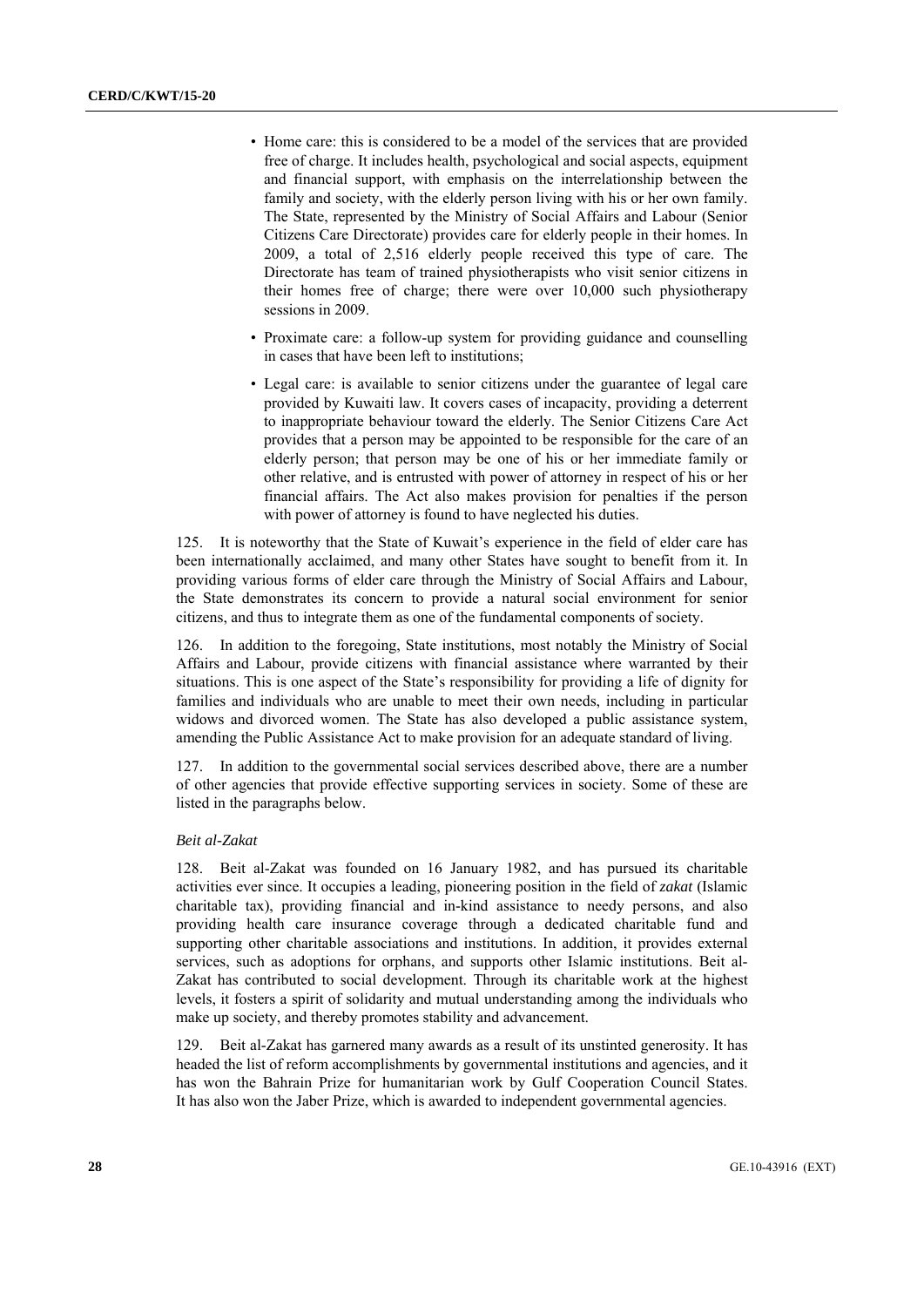#### *World Wastiya Centre*

130. The World *Wastiya* ("middle ground" or "moderation") Centre has its headquarters in Kuwait. It houses the Higher *Wastiya* Promotion Committee, which was established by Kuwait's Cabinet, and its aims are as follows:

To build a well-rounded Muslim personality that is protected against both excess and laxity;

(b) To realize intellectual and social security in human societies;

(c) To introduce the concept of *wastiya*, define its content, establish its standards, develop proposals for appropriate programmes, and strengthen it in Kuwaiti society in particular and in the Islamic community in general;

To define the concepts of excess and unrestraint and identify their manifestations and causes;

(e) To contribute to the preservation of the national identity of Kuwaiti society with its Islamic and Arab aspects;

(f) To develop a balanced approach to the upheavals and disasters of contemporary life, which have been created and sustained through legislation;

(g) To develop a plan for a society that reflects the content and overall purposes of the Shari'a, one that will be an organic outgrowth from our roots, yet relevant for our present-day reality.

131. The Centre relies on a strategy of changing the culture of society to strengthen *wastiya*. It works to that end along a number of lines, which are outlined below.

#### Education

132. The concept of *wastiya* has been propagated in school curricula and activities, both directly through oral exposition aimed at fostering awareness of it and its practical implications for the various aspects of everyday life, and also indirectly, through behaviour and choices that express *wastiya* and awaken desire for it and encourage others to walk in its path, through the example of historical personalities, world leaders and symbolic social figures who command respect and esteem in the eyes of young people, and accounts showing the various aspects of their distinctive stature in terms of their thought and behaviour illustrating *wastiya*.

#### **Culture**

133. The Islamic world possesses important cultural tools, and those tools should be used as means of promoting awareness of the culture of *wastiya* and its implications. Every such cultural tool should be used in the way appropriate to its nature and the level of the target public. No cultural tool should be neglected so long as there is an audience for it. In this connection, it is important to focus on the cultural tools that are favoured by children and young people or attract their attention, inasmuch as those are the primary target groups.

#### The media

134. The various media should be enlisted in the promotion of *wastiya* as a way of life and behaviour. All available means should be used to guide individuals and society toward *wastiya* and encourage them to avoid thought, behaviour or action based on excess, extremism, inflexibility or immoderation, or on negligence, indiscipline, peer imitation or indifference. The aim here is to present examples to serve as intellectual models that are regarded as desirable and can be gladly adopted in life, especially where these are historical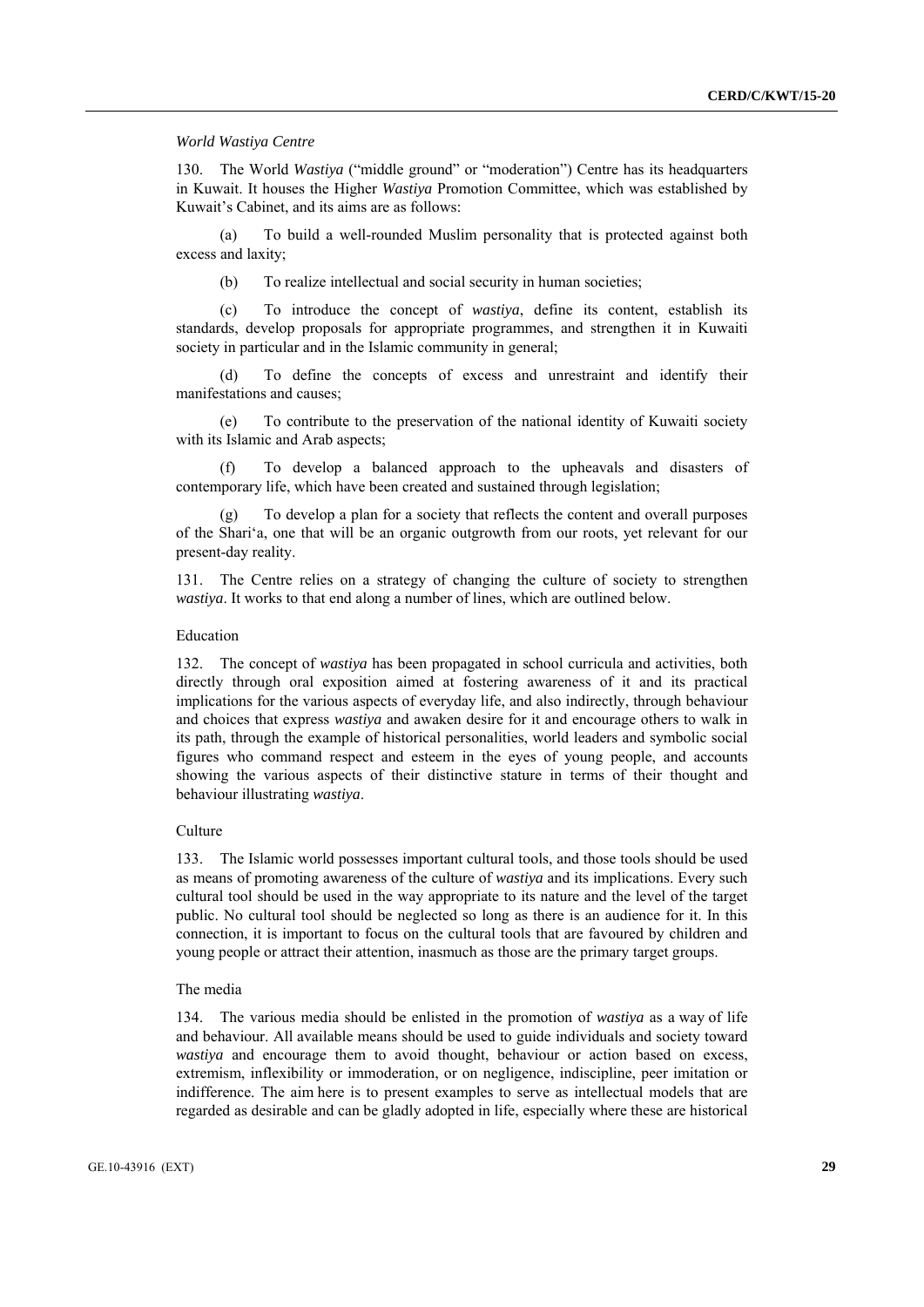or contemporary Islamic figures. A variety of media programmes should be presented that reflect *wastiya* in public and private behaviour and its positive effects in improving the circumstances of life and generating a climate appropriate for peaceful coexistence among all groups in society.

#### Social action

135. This consists in preparing and shaping the Muslim family and training it for the task of furnishing a sound family environment in which the children will learn Islamic patterns of thought and behaviour that are informed by *wastiya*, inasmuch as the family is their first and most important school, where young people develop their characteristics and their habits of thought. Specialists in educational matters confirm the incalculable importance of a child's first seven years of life for his or her emotional development.

136. This presupposes, of course, that wastiya constitutes the context for the family's life, thinking and behaviour. The family will be constantly aware of it, accepting it and content with it, and will function within its framework. It will be guided by Islamic thought, culture, information and education, all of which are shared with other institutions in the Islamic world that are concerned with family affairs. All the energies of *wastiya* will be mustered to provide and buttress support for the Muslim family in moulding its thought and actions and providing its members with assistance in dealing with any problems or overcoming any obstacles that they may encounter.

## **11. The right to education**

137. Education in Kuwait is based on the principle of equality, equal opportunity and democracy. Accordingly, human rights have become part and parcel of teaching and learning. All the articles of the Constitution and provisions of law relating to education attest this principle.

138. Certainly Kuwaiti women have not been subjected to discrimination in the past. However, we find that today they have been able to achieve the highest levels of advancement in the fields of work, education and participation. At the 2009 legislative elections, there were four women who won seats in the National Assembly, and there are two women cabinet ministers. Women are particularly prominent in the Ministry of Education, which boasts a woman minister, a woman deputy minister, two women assistant deputy ministers and four women heads of directorates), and there are a number of women department heads in other ministries as well.

139. Under article 40 of the Constitution, education is declared to be compulsory and a right of all Kuwaitis without discrimination. The Compulsory Education Act of 1965 made education compulsory for all, boys and girls alike.

140. Statistics on education indicate that more girls are enrolled than boys. The table below presents the numbers of girls and boys enrolled at school according to statistics for 2008-2009:

| Level        | Boys    | Girls   | Total   | $\frac{0}{0}$ |
|--------------|---------|---------|---------|---------------|
| Kindergarten | 19813   | 21 1 19 | 40 9 32 | 51            |
| Elementary   | 63 841  | 66 267  | 130 108 | 51            |
| Intermediate | 53 560  | 55 317  | 108 877 | 51            |
| Secondary    | 28 001  | 35 498  | 63 499  | 56            |
| <b>Total</b> | 165 215 | 178 201 | 343 416 | 52            |